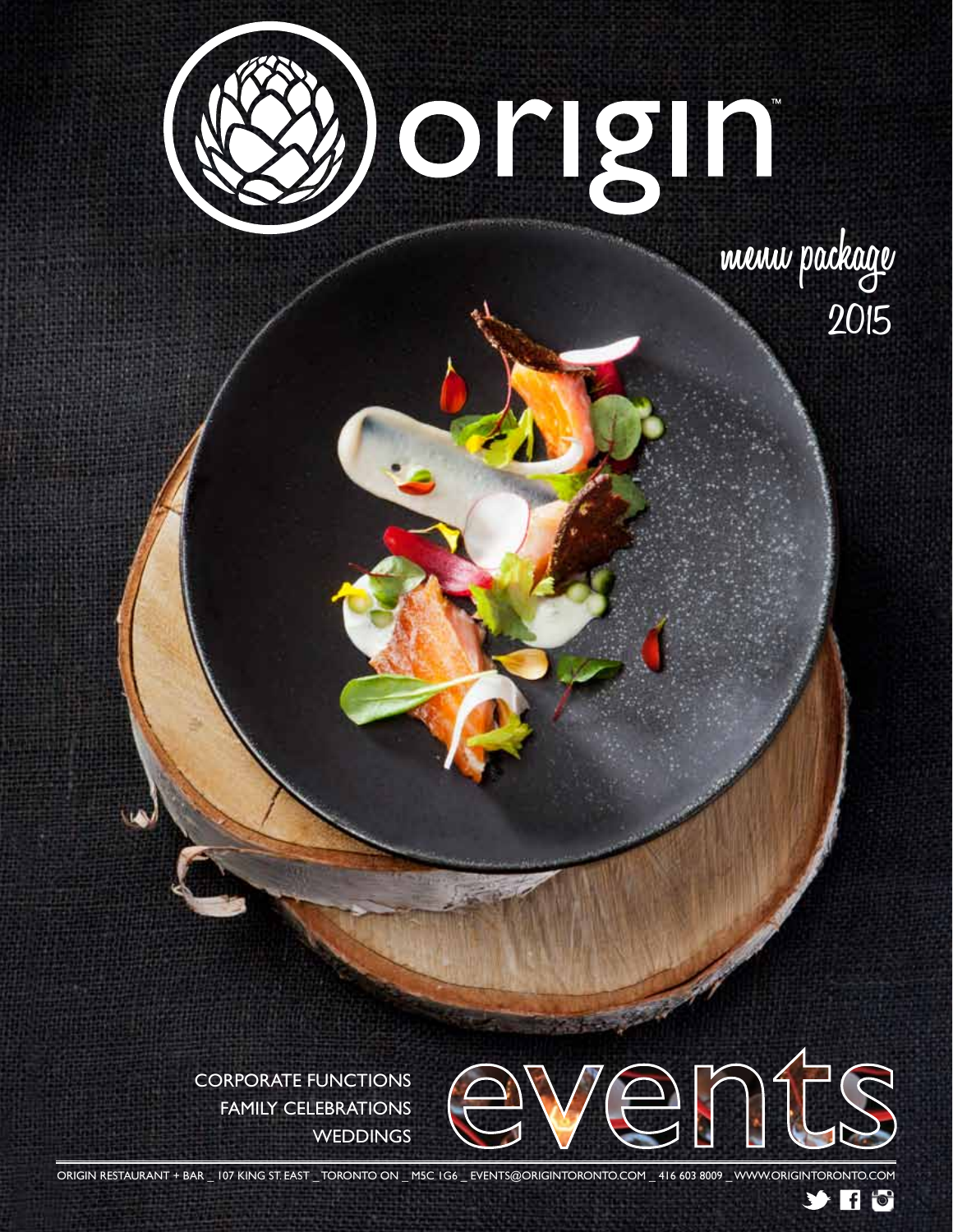

CLAUDIO APRILE one of Canada's most celebrated and visionary chefs is the owner and creative force behind the growing Orderfire Restaurant Group which includes Toronto's acclaimed Origin brand restaurants. Aprile was born in Uruguay, grew up in Toronto, and has travelled, lived, and worked internationally. He has spent his professional life in kitchens working through the ranks becoming the successful restaurateur that he is today.

Throughout his 30+ year career, Aprile has passed through some of the most renowned kitchens around the globe. Bali Sugar in London earned him outstanding reviews as a young executive chef where he received local and international critical acclaim. On returning to Toronto in 2000, Aprile cemented that reputation at Senses in Toronto, where he wowed critics and diners alike with his innovative use of experimental cooking techniques.

Aprile's first restaurant, Colborne Lane, opened to immediate success. Colborne Lane was lauded as one of the best restaurants in the world, and Aprile was named one of the most innovative chefs working in Canada. Central to Aprile's success is his dedication to creativity, and drive to expertly deliver the unexpected. With Colborne Lane offering beautifully crafted, precisely plated cuisine, he switched gears with Origin restaurant. Opening in 2010, Origin offered fast, fresh, and accessible food, delivered to guests sitting right across from the chef in the open kitchen. Toronto Life magazine and Now magazine voted Origin the #1 restaurant in Toronto. Origin restaurant has two locations throughout Toronto, and Aprile has created a brand of cuisine recognizable by expertly crafted, culinary combinations.

Watch for Claudio on CTV's MasterChef Canada now in it's third season, where he takes on the coveted role of culinary judge.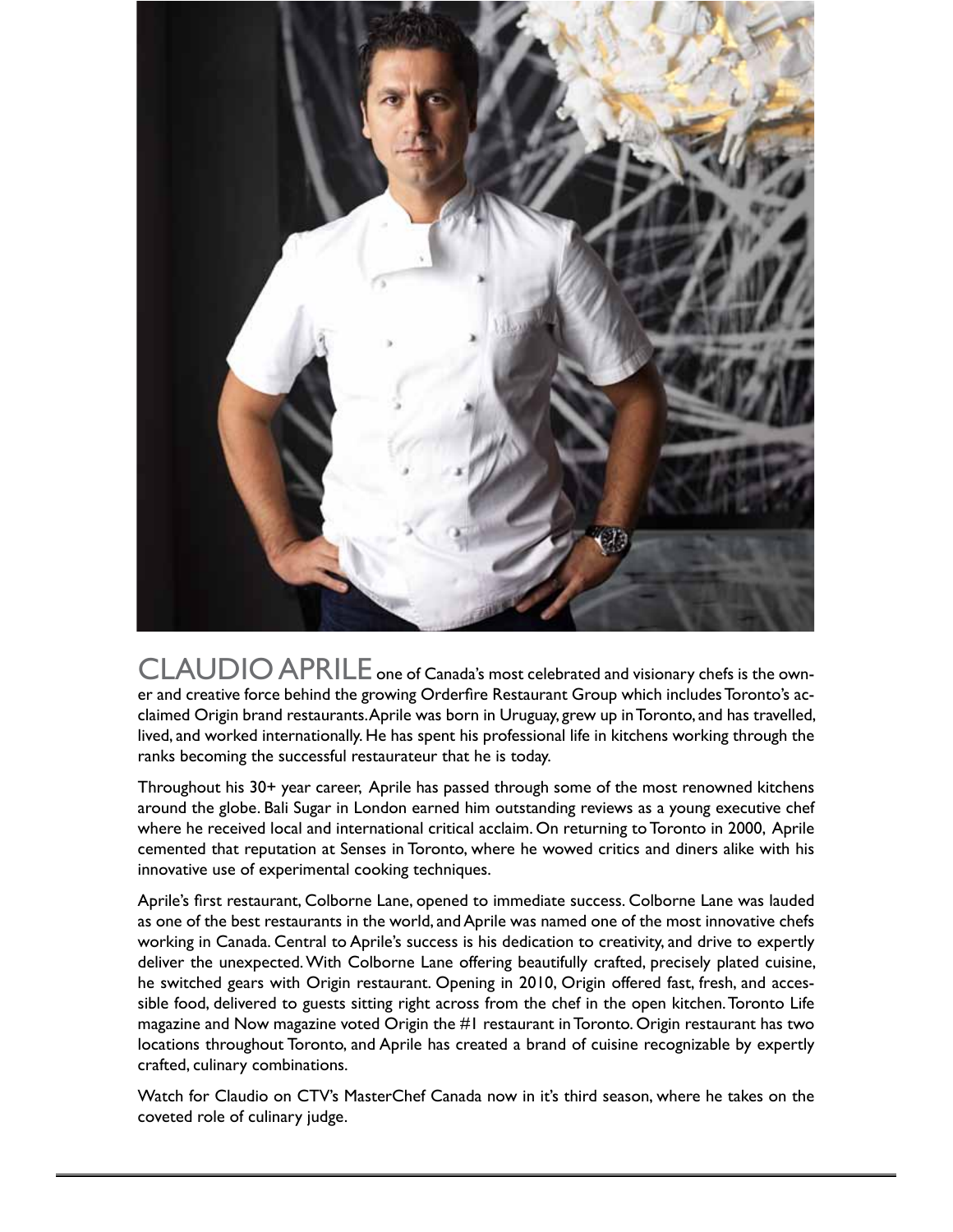



# *"We specialize in creating a wide range of events."*

## CORPORATE FUNCTIONS \_ FAMILY CELEBRATIONS \_ WEDDINGS

*Welcome to Origin Restaurant. Origin aims to redefine the casual dining culture with uncompromising cuisine and world class hospitality. Origin is the ideal enviroment for a multitude of events including business meetings, weddings and personal celebrations.*

for more information e-mail us at **events@origintoronto.com** or call **416 603 8009** 

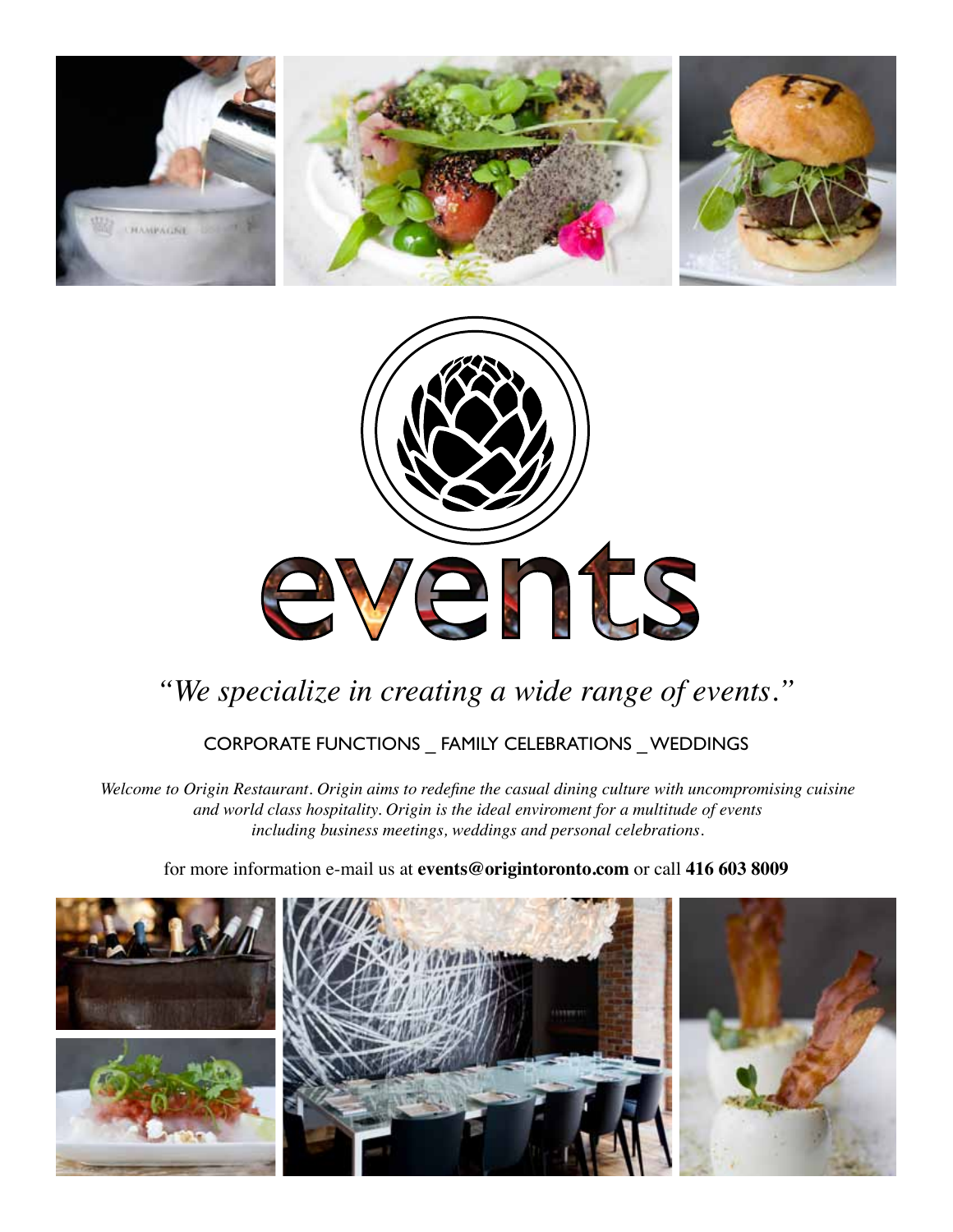# **CONTENTS**

|                                                 | Origin Menu Tour - Signature Menu            |                |  |
|-------------------------------------------------|----------------------------------------------|----------------|--|
|                                                 | <b>Origin Menu Tour Options - Appetizers</b> |                |  |
|                                                 | Origin Menu Tour Options - Mains             | 3              |  |
|                                                 | <b>Origin Menu Tour Options - Dessert</b>    |                |  |
| <b>Satellite Food Stations - Cold Selection</b> |                                              |                |  |
| Satellite Food Stations - Hot Selection         |                                              |                |  |
|                                                 | Satellite Food Stations - Sweet Selection    |                |  |
|                                                 | <b>Origin Lunch Plated Packages</b>          | 8              |  |
|                                                 | <b>Origin Dinner Plated Packages</b>         | 9              |  |
| Origin Hors D'Oeuvres & Snacks                  | $\overline{10}$                              |                |  |
|                                                 | <b>Origin Cocktails</b>                      | $\overline{1}$ |  |
|                                                 | Origin Wine - Sparkling & White              | 15             |  |
|                                                 | Origin Wine - Red                            | 16             |  |
|                                                 | <b>Origin Facilities</b>                     | 17             |  |
|                                                 | $Q$ & $A$                                    | 9              |  |
|                                                 | <b>Things to Know</b>                        | 21             |  |
|                                                 | <b>Contact Information</b>                   | 21             |  |

WWW.ORIGINTORONTO.COM \_ EVENTS@ORIGINTORONTO.COM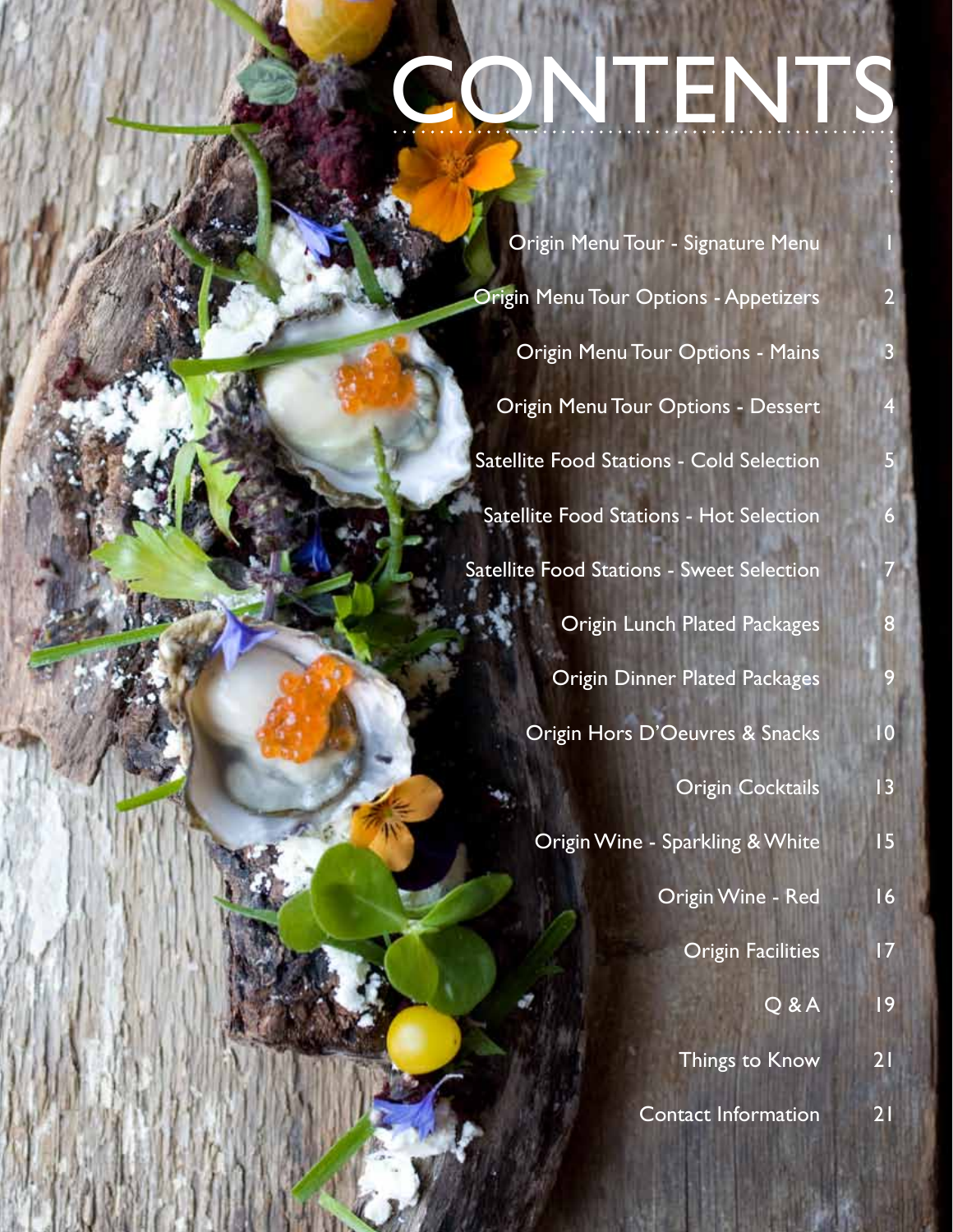## SIGNATURE MENU

Tostones + guacamole Devilled eggs + souffletine + herbs + smoked bacon

 $-x \rightarrow -$ 

Bufala mozzarella + pear + rosemary oil + pinenuts + honey Beet + goat cheese + pickled red onion + walnuts + sherry dressing + yoghurt

Bangkok beef salad + peanut + mint + mango + fried shallot + nam jim dressing Crispy calamari + caramelized peanut sauce + shredded vegetables

 $-m-$ 

 $\overline{\phantom{a}}$ 

Roast cornish hen + ricotta gnocchi + artichokes + reggiano cracker Spanish fries + chorizo + manchego Sugar snap peas + Malden Sea Salt

Yuzu meringue + kalamansi curd + citrus + coconut Origin chocolate crunch bar + caramelized orange ice cream + toasted meringue

 $-x \rightarrow -$ 

\$55

(Priced per Person.)

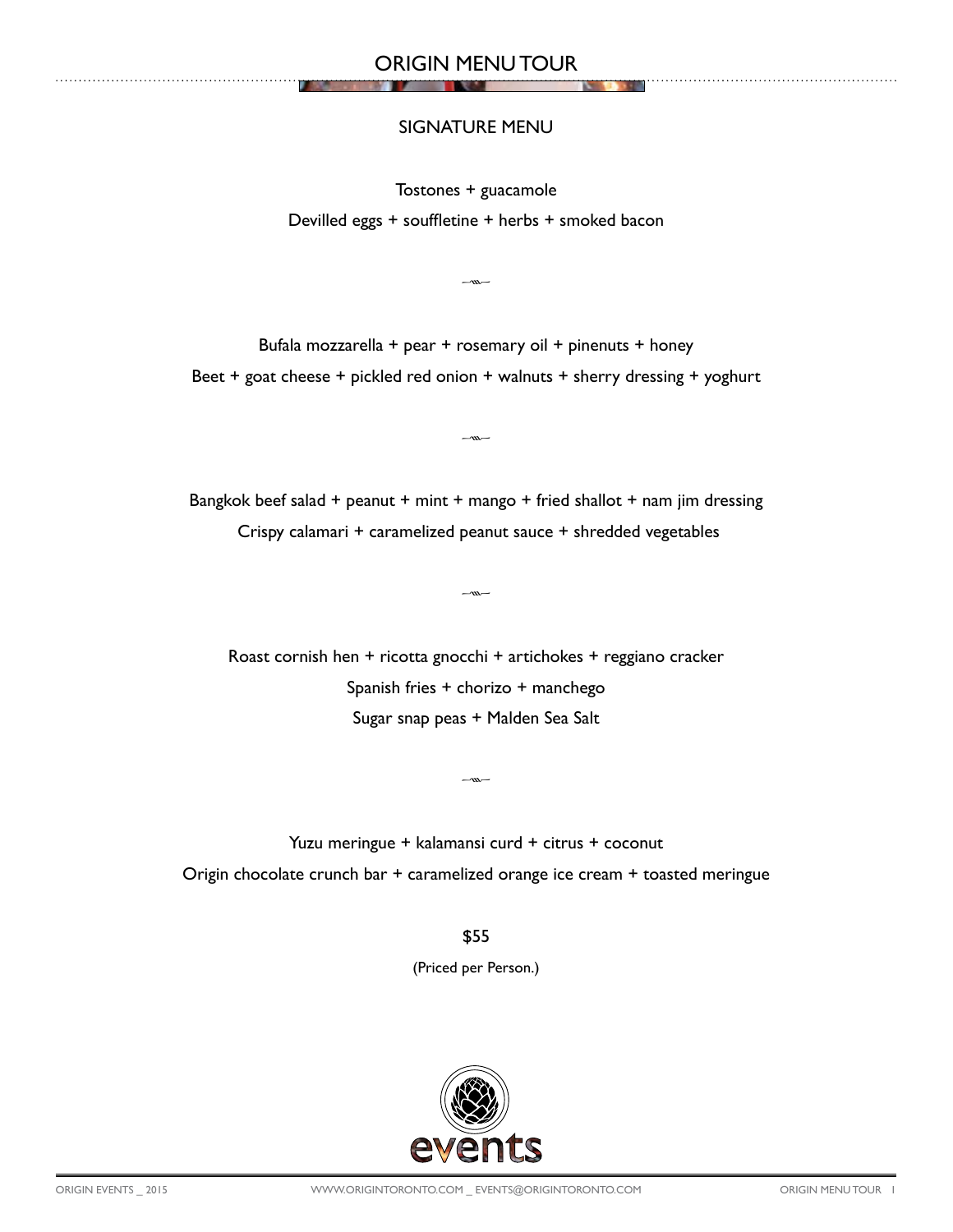Build your own menu or add to the Signature Menu. (Additional charges will apply.)

## HOT & COLD APPETIZERS

## **HOT**

Mushroom soup + sour dough croutons + almonds + herbs \_ 4 Thai style steamed mussels + coconut milk + scallions \_ 7 Asparagus + parmigiano + pumpernickel soil + lemon \_ 5 Indian lentil soup + coconut \_ 4 Warm mushroom salad + smoked tofu + truffled miso + crispy wakame 6 Yucatan tomato soup + plantain chips 4 Sweet chili chicken + shrimp cracker + rice wafer 7 Crispy rice cake + pork belly + charred pineapple + salsa \_ 7

Grilled quail + chickpeas + basmati rice + fig marmalade 9

Spanish egg pie + poached hen egg + salsa verde \_ 8

## COLD

Steak Tartare + truffle + horseradish + parmesan + egg yolk + puffed rice chips \_ 8 Hand Roll, Tuna / Beef / Mushroom \_ 10 each Spanish octopus + salsa verde + grilled bread + olives + chorizo \_ 7 Bangkok beef salad + peanut + mint + mango + fried shallots + nam jim sauce  $\overline{7}$ Japanese style tuna salad + Asian pear + avocado + spicy ponzu dressing \_ 9 Bufala mozzarella + pear + pine nuts + rosemary oil  $6$ Fior di latte + mushrooms + spinach + truffle oil 6 Bufala mozzarella + tomato + pesto + preserved lemons \_ 6 Shrimp ceviche + citrus + coconut + cashew  $7$ Cucumber + avocado + nori + sweet potato + yuzu miso dressing  $6$ Red watercress + radish salad + lemon miso + parmigiano + marcona almonds  $6$ 

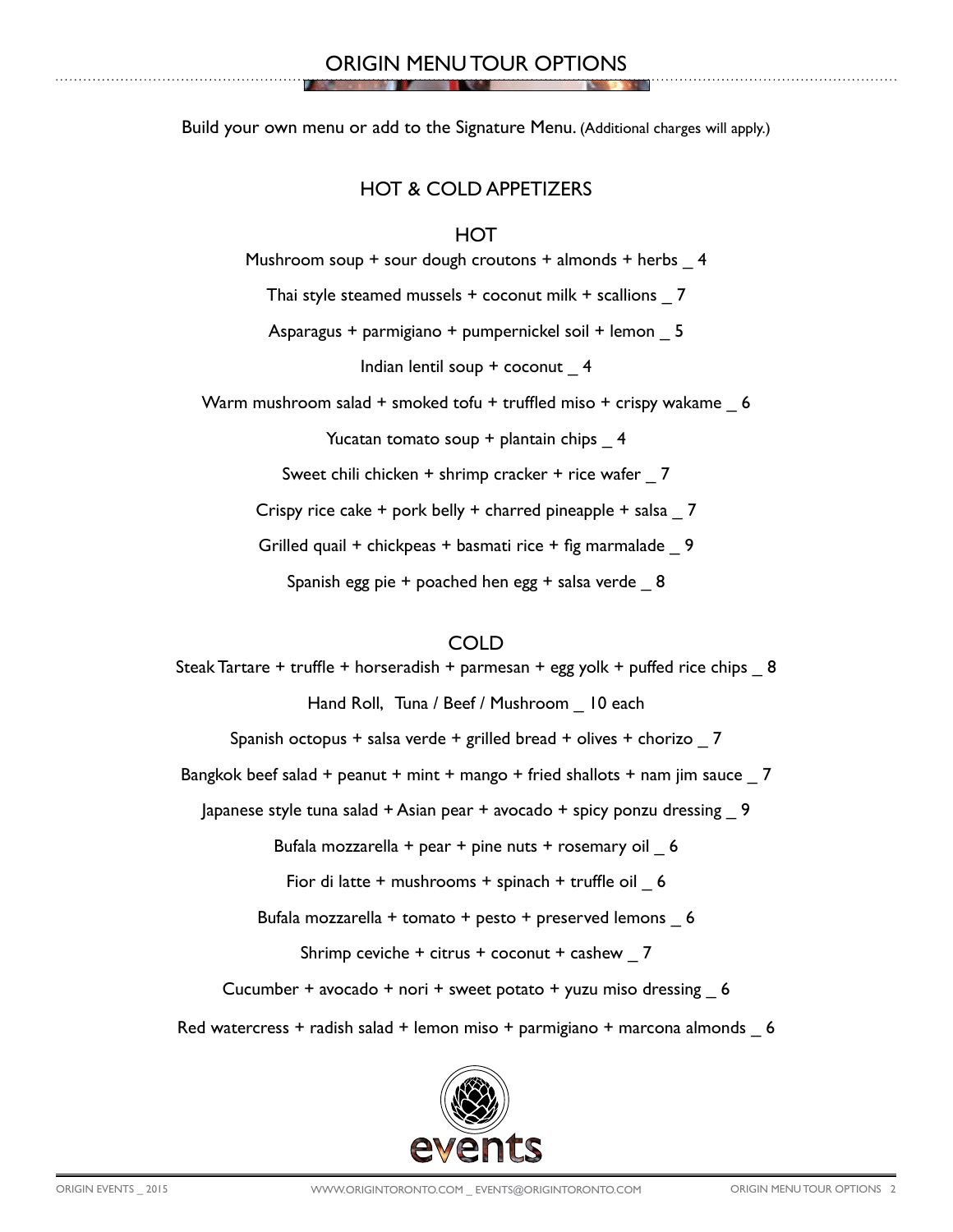## ORIGIN MENU TOUR OPTIONS

#### MAINS

(Priced per person unless otherwise stated.)

## FISH & SEAFOOD

Lobster + ginger + black bean sauce + shiitake + bok choy  $\overline{\phantom{a}}$  11

Artic char  $+$  green tea noodles  $+$  radish slaw  $+$  yuzu dressing 9

Glazed black cod + ginger + stir-fried Asian vegetables 12

Pan seared scallop + cauliflower puree + pancetta + apple  $\vert 12 \rangle$ 

Seared salmon + clams + chorizo + crispy lemon 9

## MEAT & POULTRY

Grilled chorizo + manchego rice + salsa verde + poached egg \_ 9

Sweet chilli chicken + shrimp cracker + rice wafer 9

Smoked striploin steak + roasted potato + shitake mushrooms + Béarnaise sauce \_ 15

Pork tenderloin + black kale + fig marmalade + port | 11

Lamb chop  $+$  olive and rosemary crust  $+$  potato confit  $-13$ 

Pan roasted chicken supreme + pommery mustard gnocchi + swiss chard \_ 11

Ribeye + chimi churri \_ 119 per 32oz steak

## VEGETARIAN OPTION

Vegetable + chickpea tagine + Maroccan couscous \_ 6 Spaghetti squash risotto + roasted pumpkin seeds \_ 6 Pan roasted cauliflower steak + chestnut + dates + cauliflower puree \_ 9 Wild mushrooms gratin + manchego cheese \_ 9 Seared paneer + spinach + green curry sauce + cashew | 1

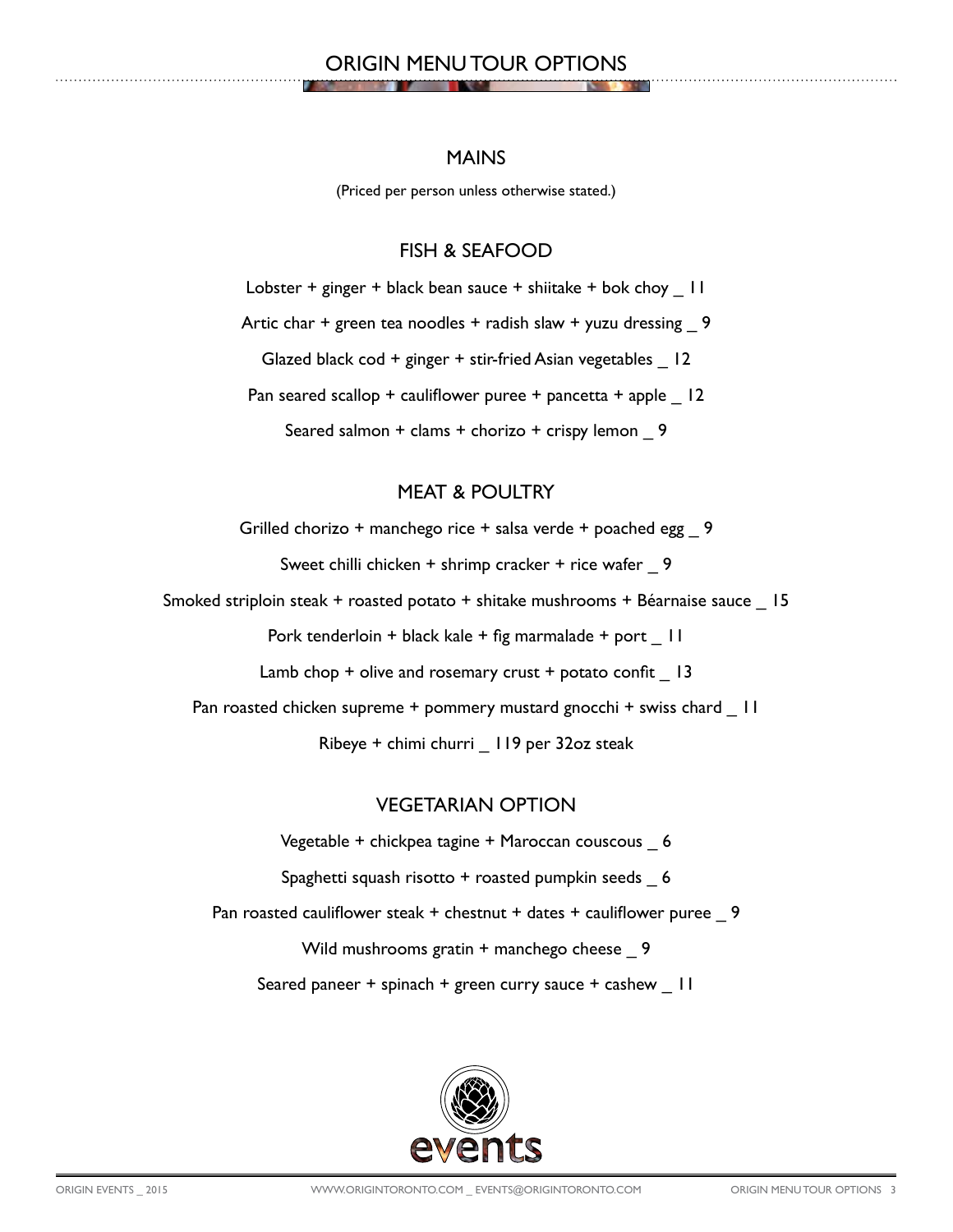## ORIGIN MENU TOUR OPTIONS

#### DESSERT

Origin crunch bar + caramel ice cream \_ 5

Hot chocolate cake + vanilla cream \_ 7

Passion fruit meringue + mango salad 5

Lemon cake + lemon curd + charred pineapple + green tea ice cream \_ 6

Cream soda float \_ 5

Orange soda float \_ 5

Selection of sorbets and ice creams 9

Peanut + caramel + chocolate sundae \_ 6

Coconut tapioca pudding + mango ice \_ 6

Dulce de leche + frozen raspberry + yogurt + lemon pound cake \_ 6

Almond cake + orange ice cream + amaretto cream \_ 7

Banana brulee + chocolate pudding + hazelnut rocks 7

Sweet filo and pistachio rolls + cardamom ice cream 7

Dried fruit and nut crumble + tamarind ice cream \_ 7

Vanilla panna cotta + berry compote \_ 7

Pizzelle + espresso pudding 7

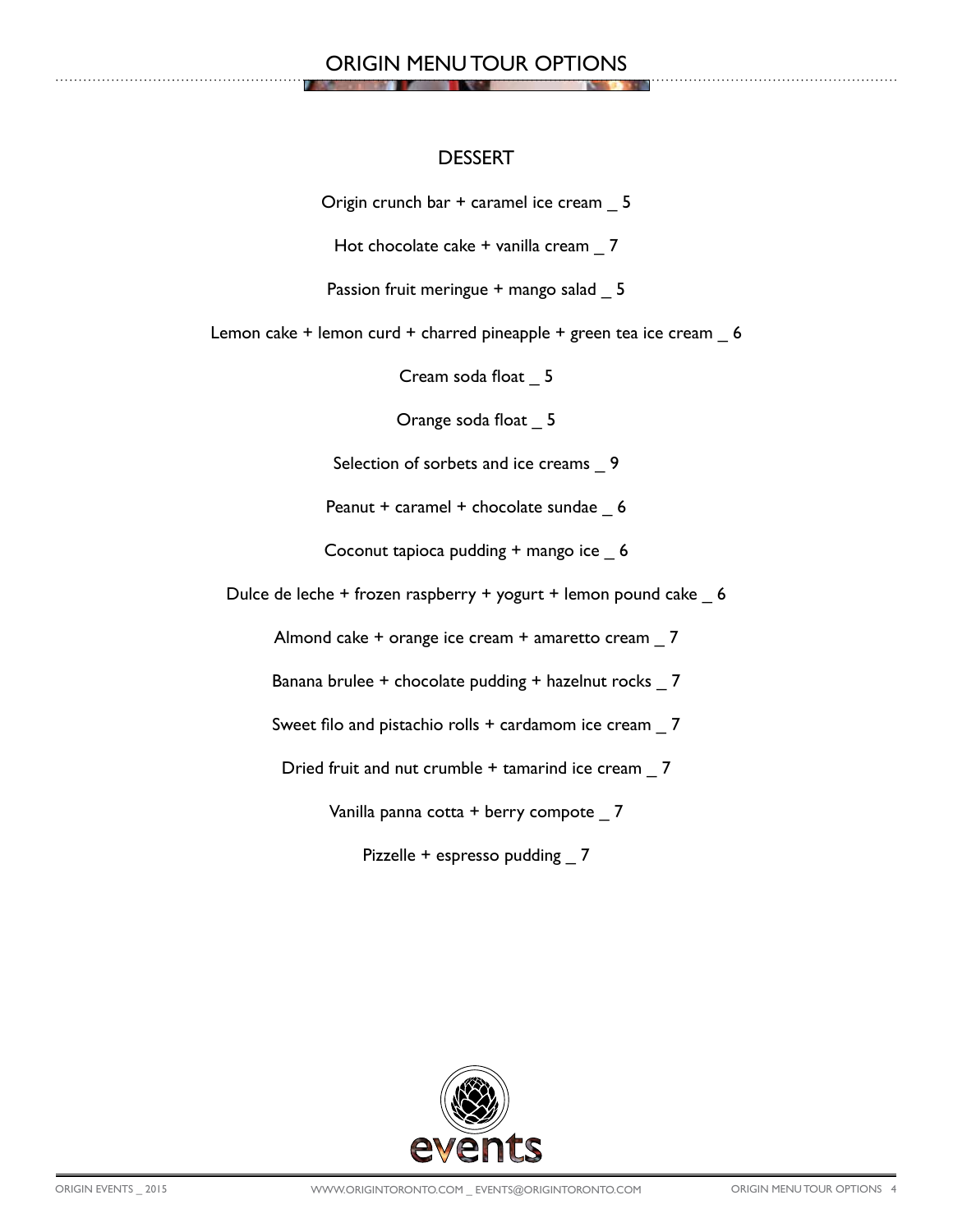ORIGIN SATELLITE FOOD STATIONS

## COLD SELECTION

MASA CHIP BAR \_ 9 Avocado + salsas + queso fresco

JAPANESE HAND ROLLS \_10 Mushroom / Spicy tuna / Beef tar-tare

THE DELI COUNTER \_ 19 Smoked salmon / Assorted cured meats / Bagels

Simple cream cheese / Flavored cream cheese / Crunchy mustard

Pickles / Egg salad / Vegetable crudité

OYSTER BAR \_ 15 Traditional & modern garnishes.

SEAFOOD TOWER \_ 19 Assorted seasonal raw and cooked fish & shellfish served with traditional and modern garnishes.

> MOZZARELLA BAR \_ 15 {includes grilled calabrese bread}

Fior di latte + pesto + eggplant + roasted red peppers

Fior di latte + mushrooms + truffle oil + spinach

Buratta + squash + jalapeno + tuffled honey + hazelnut

HAND CARVED SPANISH HAM \_ 22 Quince + country bread

THE HUNTER'S TABLE \_ 15 Assorted cured meats, pate, smoked & cured fish, pickles, flat breads & chutney.

CHEESE TOUR \_ 16 Assorted local & international cheeses. Smoked flatbreads, grilled naan bread, French baguette, chutney, dried fruits and nuts.

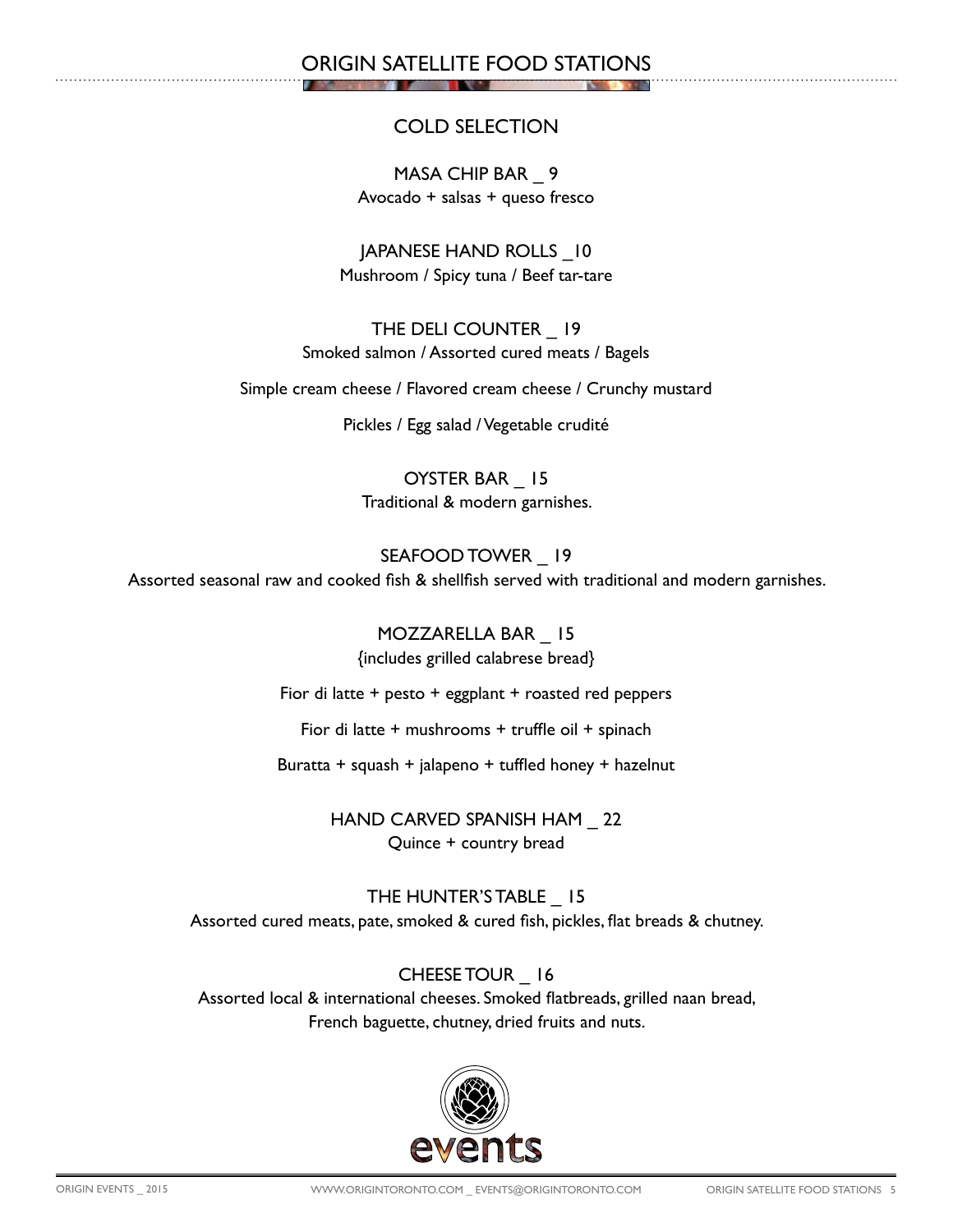## ORIGIN SATELLITE FOOD STATIONS

т

## HOT SELECTION

## PAELLA 16

Clams, red snapper, chorizo, shrimp, chicken, saffron rice.

## SATAY BAR 12

Shrimp, chicken. beef, pork, paneer, assorted dipping sauces.

## BEEF TENDERLOIN \_ 14

Grilled baguette, smoked aioli, horseradish, pickles.

## TRUFFLED POPCORN BOXES \_ 7

Topped with reggiano, truffle butter.

## SPANISH FRY BOXES 7

Chorizo, olives, roast pepper, manchego, spicy mayonnaise.

## THAI EGG FRIED RICE BOX \_ 7

Shrimp or chicken or beef or vegetarian. (minimum of 12 per item.)

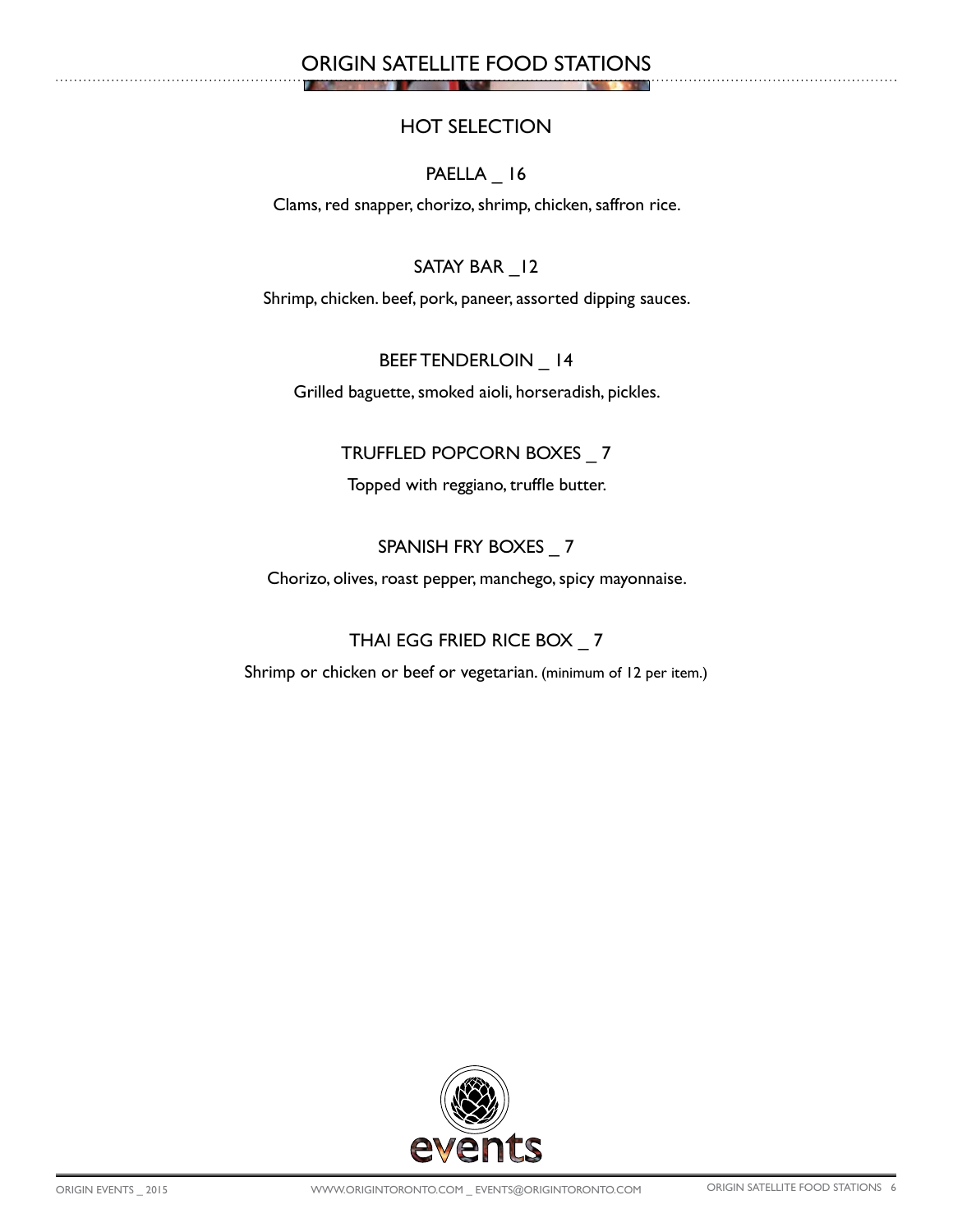## ORIGIN SATELLITE FOOD STATIONS

т

## SWEET SELECTION

#### NITRO ICE CREAM PARLOUR \_ 15

Assorted seasonal fruits and garnishes.

## SUNDAE BAR \_ 9

Ice creams, chocolate sauce, praline, marinated berries.

## ASSORTED FRUIT PLATTER \_ 12

CREPE BAR \_ 8

Dulce de leche or chocolate pudding or PB & J.

ORIGIN DESSERT TABLE \_ 10 (minimum of 12 guests)

Selection of squares and cookies.

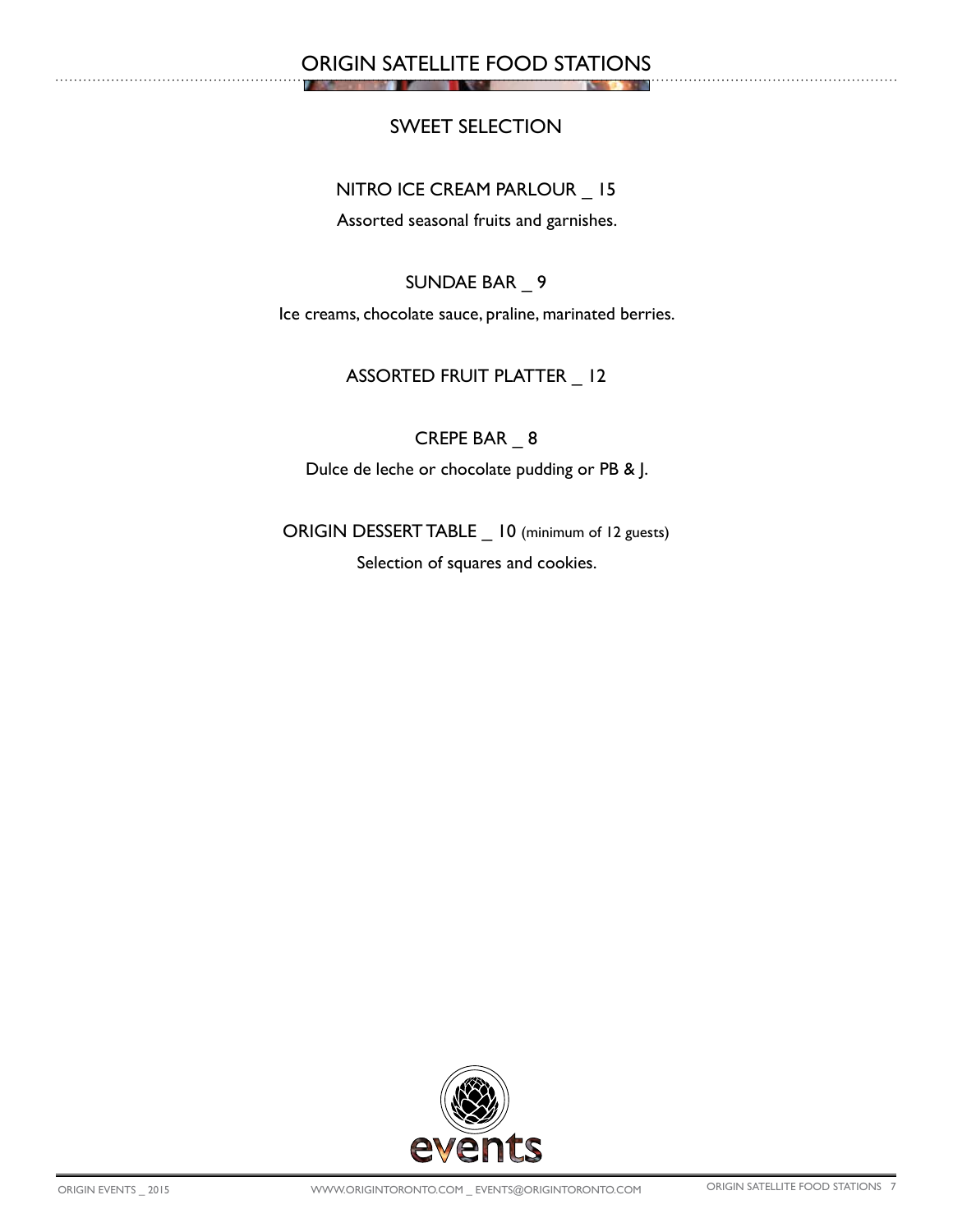## ORIGIN LUNCH PLATED PACKAGES

(Priced per person, one menu selection per table.)

All plated menu packages include bread & whipped butter.

## \$26 MENU A

Quinoa salad, shaved vegetables, lemon vinaigrette.

Roast chicken, glass noodles, yellow curry, bok choy.

Soft serve ice cream, caramel sundae.

#### \$29 MENU B

Spinach salad, goats cheese fritter, pickled onion, sherry vinaigrette.

Miso glazed salmon, wilted napa cabbage, hot & sour mushroom broth.

Banana spring roll, vanilla ice cream.

## HOT + COLD BUFFET \$27

Include three salads. | Three hot dishes. | Assorted dessert platters.

#### SALADS

Multigrain salad + preserved lemon dressing

Mexican black beans + avocado + plantain + coriander mojo

Mushroom and goats cheese + fingerling potato + rosemary dressing

**HOT** Lemon chicken or Roast Salmon

Creamy whipped potatoes

**Ratatouille** 

## **DESSERT**

Chocolate sparkle cookie + chocolate soil

Passion fruit meringue + mango salad

Chocolate truffles

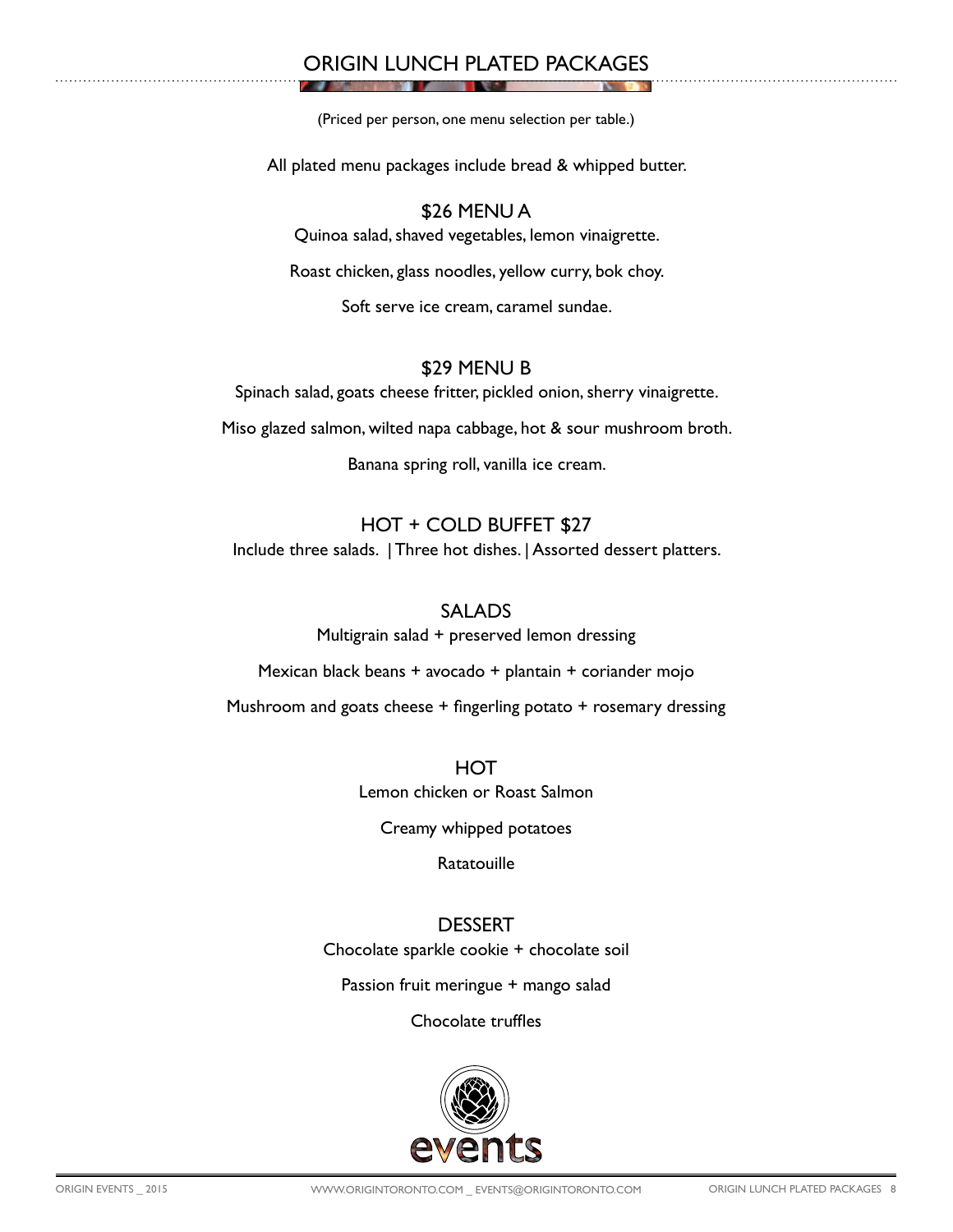## ORIGIN DINNER PLATED PACKAGES

(Priced per person, one menu selection per table.)

All plated menu packages include bread & whipped butter.

## \$35 MENU A

Roast tomato soup, basil pesto, croutons.

+ Seared salmon, salsa verde, crushed fingerling potatoes, crispy lemon.

+

Chocolate pudding, salted caramel, berries.

## \$38 MENU B

Kale & warm pumpkin salad, pickled turnips, crispy shallots, sweet soy.

+ Roast chicken, creamy goat's cheese whipped potatoes, glazed carrots.

> + Dulce de leche parfait, frozen raspberries, yogurt.

## \$45 MENU C

Baby gem lettuce salad, sherry vinaigrette, shaved vegetables, crispy sweet potato.

+

Roast pork loin, creamy polenta, black olive sauce, fig chutney.

+

Lemon pound cake, lemon curd, meringue, citrus salad.

## \$55 MENU D

Roast scallops, cauliflower puree, braised cabbage, salsa verde.

+ Braised beef short rib, saffron risotto, wilted spinach, red wine jus.

+

Origin chocolate crunch bar, crème fraiche ice cream.

## **\$65 MENU E**

Crispy shrimp salad, mango, bok choy, yuzu dressing.

+

Beef striploin, mushroom & sweet potato hash, smoked béarnaise, red wine sauce.

+ Chocolate and soft serve sundae + caramel + sesame brittle.

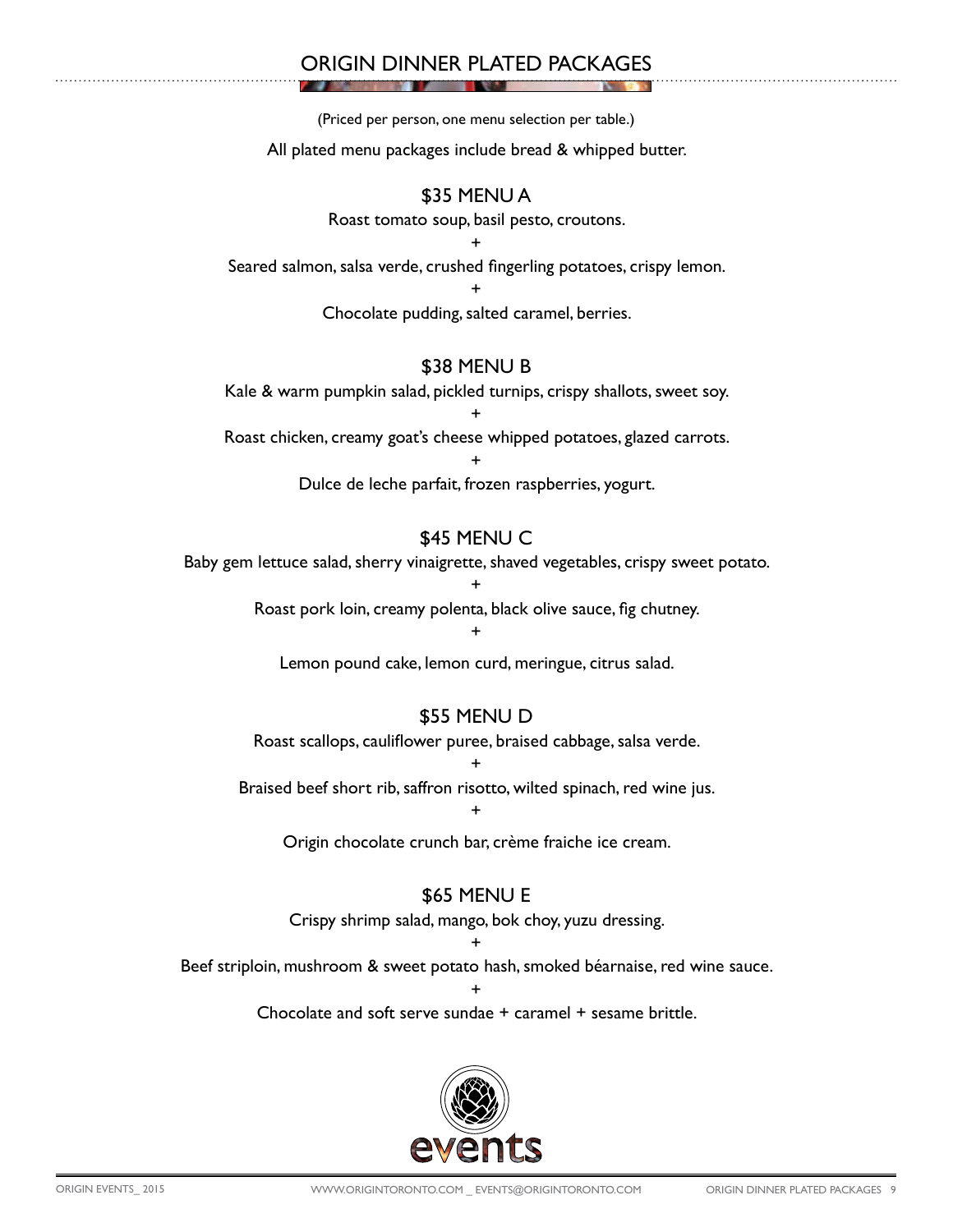## ORIGIN HORS D'OEUVRES & SNACKS

Minimum of one dozen per item. (v) vegan option (g) gluten free

Ham + cheddar croquettes + ranch dressing 3.5

Plantain tostones + guacamole  $(v)$   $(g)$  3

Pulled pork slider + spicy mayo \_ 6

Grilled shrimp + pineapple salsa + mustard cress  $(g)$  6

Smoked chicken taco & cilantro mojo (g) 5

Tempura mushroom roll + miso dipping sauce  $(v)$  4

Gazpacho shooters (g) 3

Classic shrimp cocktail + cocktail sauce  $(g)$  4

Peking duck + scallion pancake + peanut brittle + hoisin sauce + coriander cress 6

Beef short-rib spring roll  $+$  plum sauce  $-5$ 

Choice of: Chicken / Beef / Shrimp satay + Thai curry dipping sauce  $(g)$  6

Paella arancini + lemon saffron aioli 5

Salt cod croquette + lemon aioli 4.5

Grilled cheddar cheese + smoked tomato ketchup (v) 5

Beef tartare + tapioca crisp + truffle aioli  $(g)$  6

Truffle popcorn boxes (g) \_ 6

Mini beef burger + brioche  $6$  with cheese 7

Bufala mozzarella + pear + rosemary oil + pine nuts + honey  $6$ 

Fior di latte + mushrooms + truffle oil \_ 6

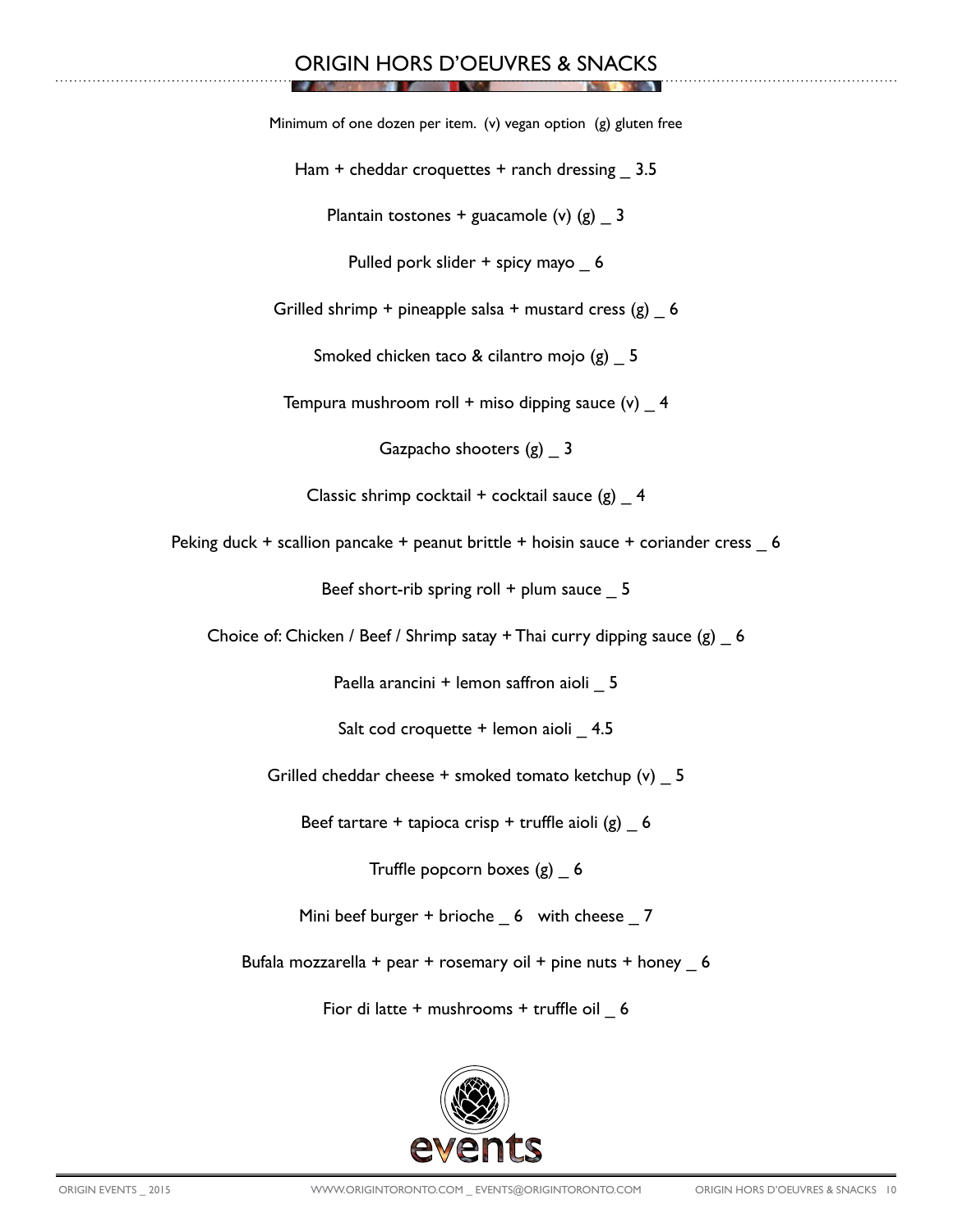#### ORIGIN HORS D'OEUVRES & SNACKS **TANK AT THE REAL**

**DESCRIPTION** 

**T** 

**ALL COLL** 

| Minimum of one dozen per item. (v) vegan option (g) gluten free   |
|-------------------------------------------------------------------|
| Bufala mozzarella + heirloom tomato + basil + preserved lemon _ 6 |
| Burata + pesto + eggplant + roasted red pepper 6                  |
| Spicy Spanish fries + chorizo + manchego $(g)$ 6                  |
| French fries $(v)$ $(g)$ 3.5                                      |
| Masa Chips + avocado + salsa + pumpkin seeds (v) (g) $=$ 3.5      |
| Sugar snap peas + malden salt (v) $(g)$ 3                         |
| Crispy Chinese broccoli + yuzu (v) $-$ 4                          |
| Vegetable samosas + tamarind dipping sauce _ 3.5                  |
| Betty's pork dumplings + sweet soy dipping sauce _ 5              |
| Lobster spoons + lemon curd + spring onion $\_ 5$                 |
| Seared scallop spoons + sweet chili + crème fraiche $(g)$ 5       |
| Brazino ceviche + coriander + red onion + citrus $(g)$ = 5        |
| Truffle fries + reggiano $(g)$ 5                                  |
| Nachos + queso fresco + salsa _ 3.5                               |
| Black bean hummus + crispy pita + salsa $(v)$ 3.5                 |
| Green bean tempura + miso mayo 3                                  |
| Masa sopes + salsa verde + manchego $(g)$ _ 3.5                   |
| Pizza bufala mozzarella + dried tomato 3                          |
| Noodle wrapped shrimp $+$ hot and sour sauce $\_$ 4               |

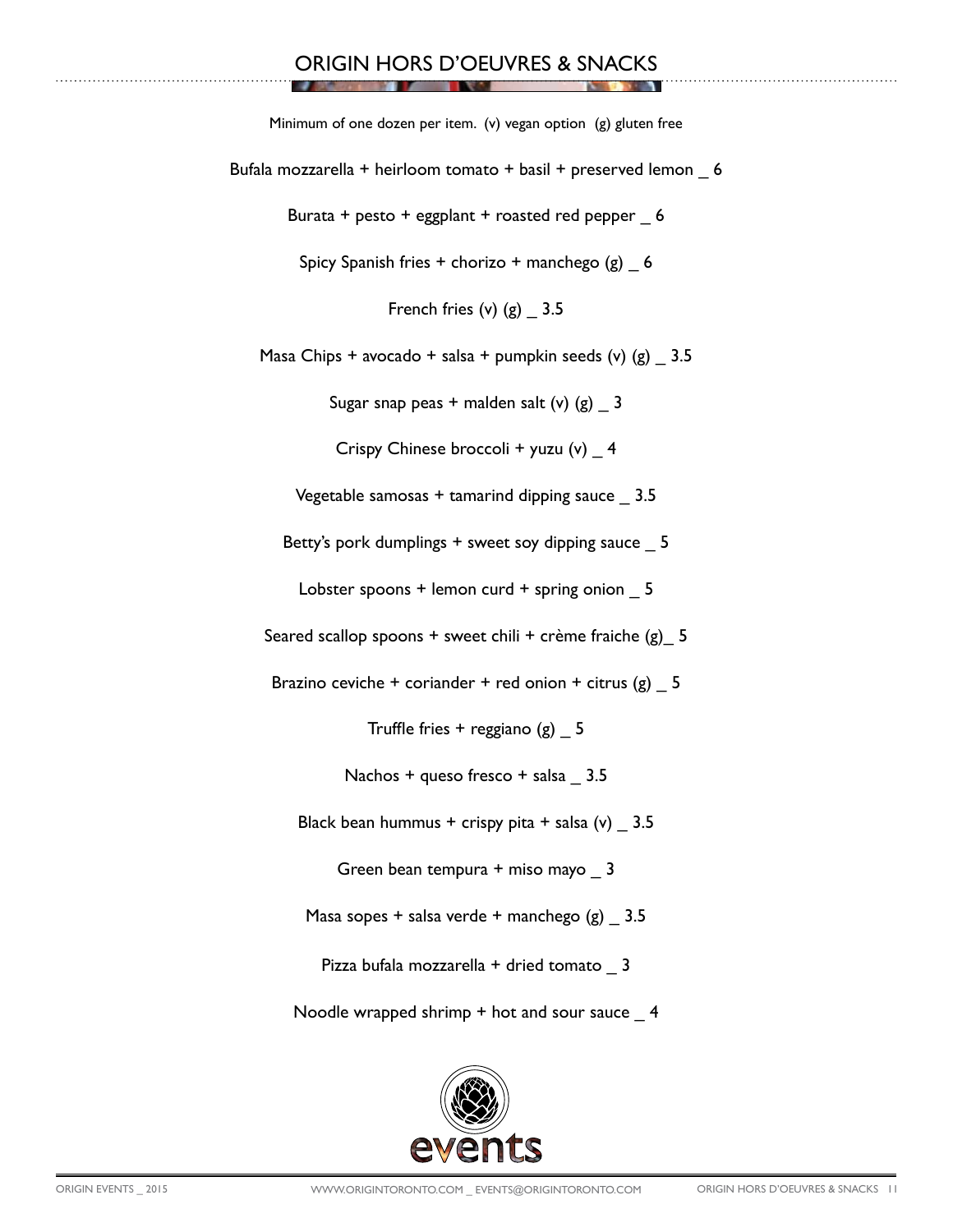## ORIGIN HORS D'OEUVRES & SNACKS

Minimum of one dozen per item. (v) vegan option (g) gluten free

Beef skewers + mushroom chimi churri  $(g)$  4

Crispy fried squid boxes + lemon yogurt + mint  $(g)$  6

Latke + smoked trout + fennel + dill  $(g)$  3.5

Tuna tartare + nori chips + uni aioli  $(g)$  5

Beet humus + pita wafers + yogurt + horseradish  $\overline{3}$ 

Bread wrapped asparagus + artichoke dip \_ 3

Sushi pizza + spicy tuna + wasabi peas + sweet soy + cucumber  $5$ 

Boneless chicken wings + blue cheese + sweet and sour sauce \_ 4

Lobster rolls  $+$  old bay mayo  $9$ 

Loaded potato skin + smoked bacon + smoked cheddar + green tomato  $4$ 

Mac and Cheese balls + smoked ketchup 3.5

BAR TOP

Mixed roasted nuts  $(g)(v)$  \_ 5 Marinated olives  $(g)(v)$  \_ 5 Potato chips  $(g)(v)$  \_ 3 Corn nuts  $(g)(v)$  \_ 3

SWEET

Chocolate sparkle cookie + chocolate soil \_ 3

Caramel corn in take-out containers (g) \_ 5

Flourless chocolate cake  $+$  raspberry coulis (g)  $5$ 

Lemon custard cake + preserved lemon 5

Praline chocolate mouse + mini waffle cone 6

Sundaes, chocolate + peanut + caramel 5

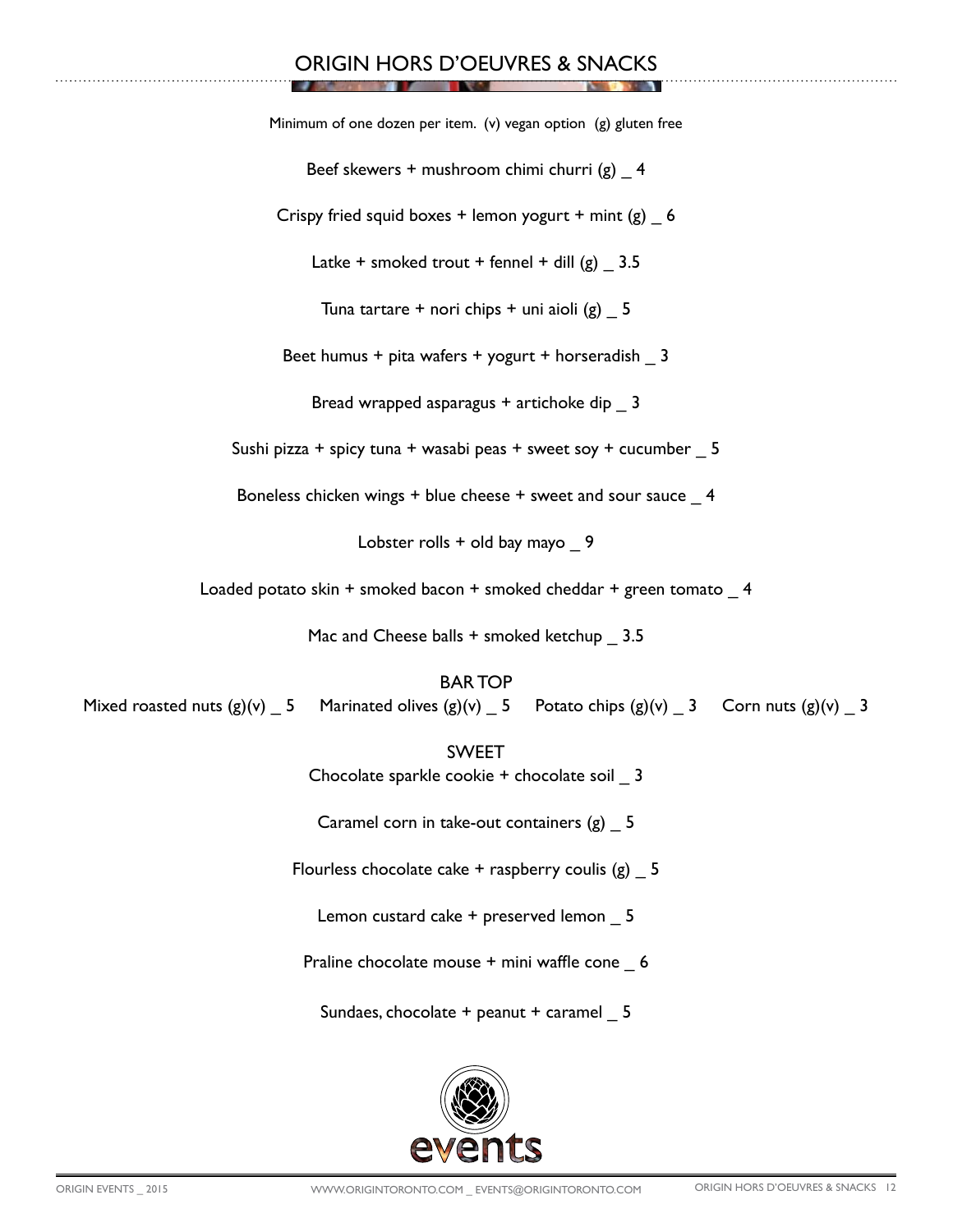*Our bar team is happy to customize cocktails geared towards your preference, whether it is spirit specific or a particular flavour profile. Origin is always inspired by the seasons, and the cocktail list changes frequently.* 

You are welcome to select from the current cocktail list in rotation, create a custom cocktail or from the following:

SHERRY BOBBINS \_ Amaro Montenegro + Aperol + Alvear Sherry + Lemon\_ 12

LUCHA LIBRE \_ El Jimador Tequilla + Dolin Rouge + Grapefruit + Herbal Syrup \_ 13

HOUSTON STREET \_ Apple Infused Bulleit Bourbon + Bénédictine + Punt e Mes + Bitters \_ 15

O.G.O. \_ Ginger infused Dark Rum + Stones Ginger Wine + Ginger Beer + Lime \_ 13

GENTLEMEN'S CLUB 2.0 Bulleit Rye + Lagavulin + Salted Caramel + Bitters 15

MAMACITA \_ Lime leaf Rum + Mezcal + Aperol + Grapefruit + Citrus + Syrup \_ 15

SHINTO SOUR \_ Tanqueray Gin + Melon Liqueur + Lillet Blanc + Lemon \_ 13

CANDY CRUSH \_ Ketel One + Rose Liqueur + Vanilla + Strawberry + Lemon \_ 13

TEA HORSE ROAD \_ Chai infused Crown Royal + Galliano Vanilla + Maraschino Liqueur \_13

HEMINGWAY SOUR \_ Chili Mezcal + Campari + Grapefruit + Smoked Rosemary + Tempranillo \_ 15

FIRST FLIGHT Tanqueray + Yellow Chartreuse + Violette + St. Germain + Lime 14

GEURNSEY SHORE \_ Earl Grey infused Pimm's + Tanqueray + Bergamot + Lemon \_13

THE MARTINI c. 1900 \_ Tanqueray + French Vermouth + Orange Bitters \_ 14

BAMBOO BIRD \_ Nikka 12 yr Japanese Whiskey + Aperol + Plum Wine + Citrus \_ 14

SENATOR'S WIFE \_ Diplomatico Reserve Rum + Averna + Fig + Bitters \_ 14

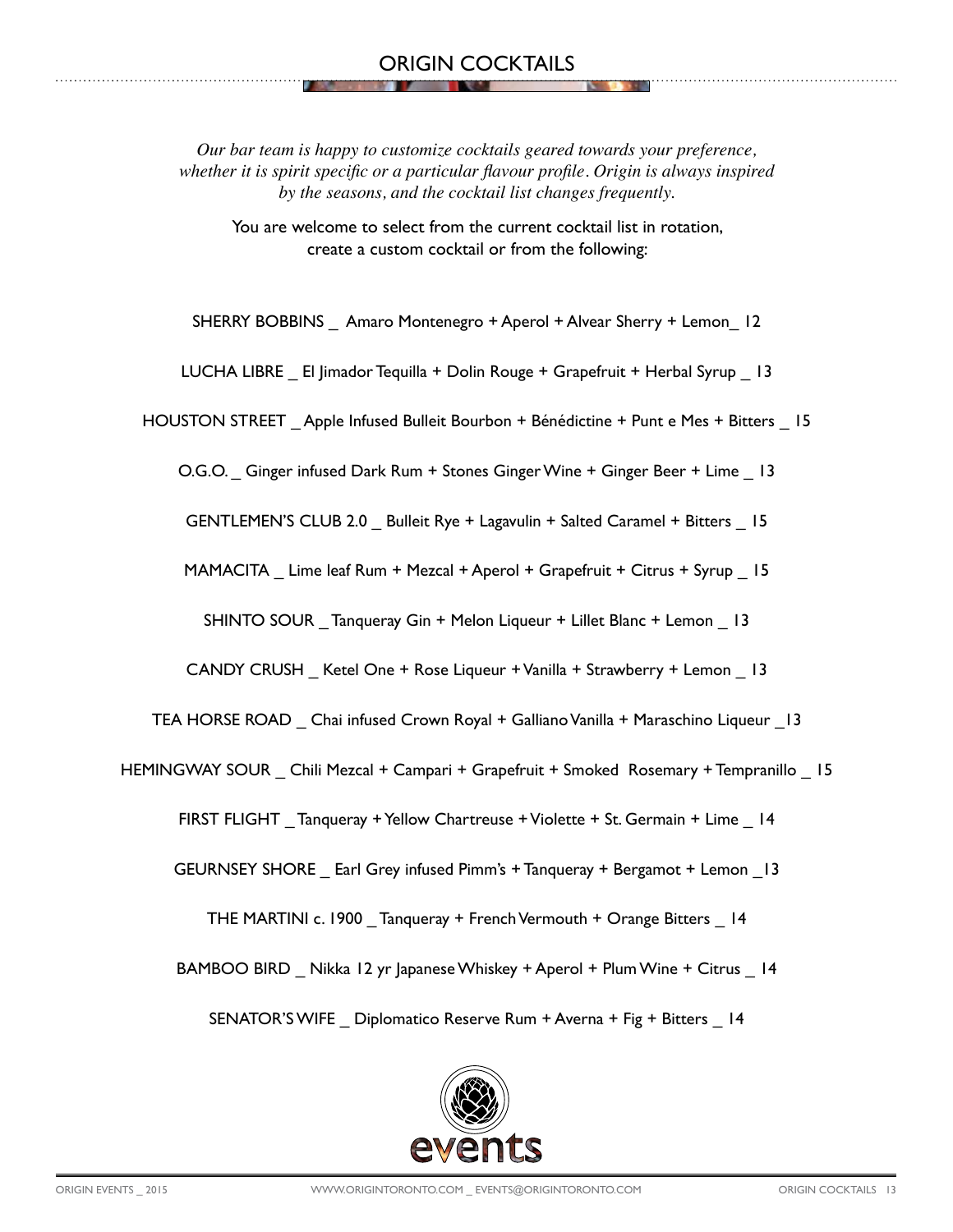OLD THYME SOUR Tanqueray + Lillet Blanc + Thyme + Aromatic Bitters 13

KENTUCKY BREAKFAST Bulleit Bourbon + Aperol + Marmelade + Tangerine 14

IMPROVED GIN COCKTAIL \_ Old Tom Gin + Grand Marnier + Maraschino Liqueur + Absinthe \_ 14

HARVEST SOUR Bulleit Bourbon + Pumpkin + Peach + Autumn Spice 13

DON VALLEY SUNSET VSOP Brandy + Bermuda Rum + Café Syrup + Fernet + Orange Essence 14

THE BRASS KNUCKLES \_ Tequila Tromba + Mango Tangerine + House Grenadine + Cayenne \_ 15

NASSAU VALLEY MARTINEZ Appleton Estate + Vanilla + Allspice + Maraschino + Orange 13

INHERENT VICE \_ Tromba Tequila + Pineapple + Cinnamon + Lime + Sangria \_ 14

NOM DE GUERRE \_ Redbreast 12yr Irish Whiskey + Amaro Averna + Apricot Liqueur \_ 15

DEM APPLES Bowmore Scotch + Lemon + Vanilla + West Avenue Cider 12

KINGSTON SOUR Wray and Nephew + Campari + Lemon + Bitters 13

## SPARKLING COCKTAILS

FRENCH 75 Tanqueray + Lemon + Syrup + Prosecco 14

FRENCH 76 Stolichnaya + Lemon + Syrup + Prosecco 14

FRENCH 107 St. Germain + Lemon + Prosecco 14

SPARKLING AVAITION Tanqueray + Violet + Maraschino + Lemon + Prosecco 14

'CHAMPAGNE' COCKTAIL \_ Sugar + Bitters + Lemon + Prosecco \_ 13

AVALON Ketel One + Apricot Liqueur + Lemon + Prosecco 14

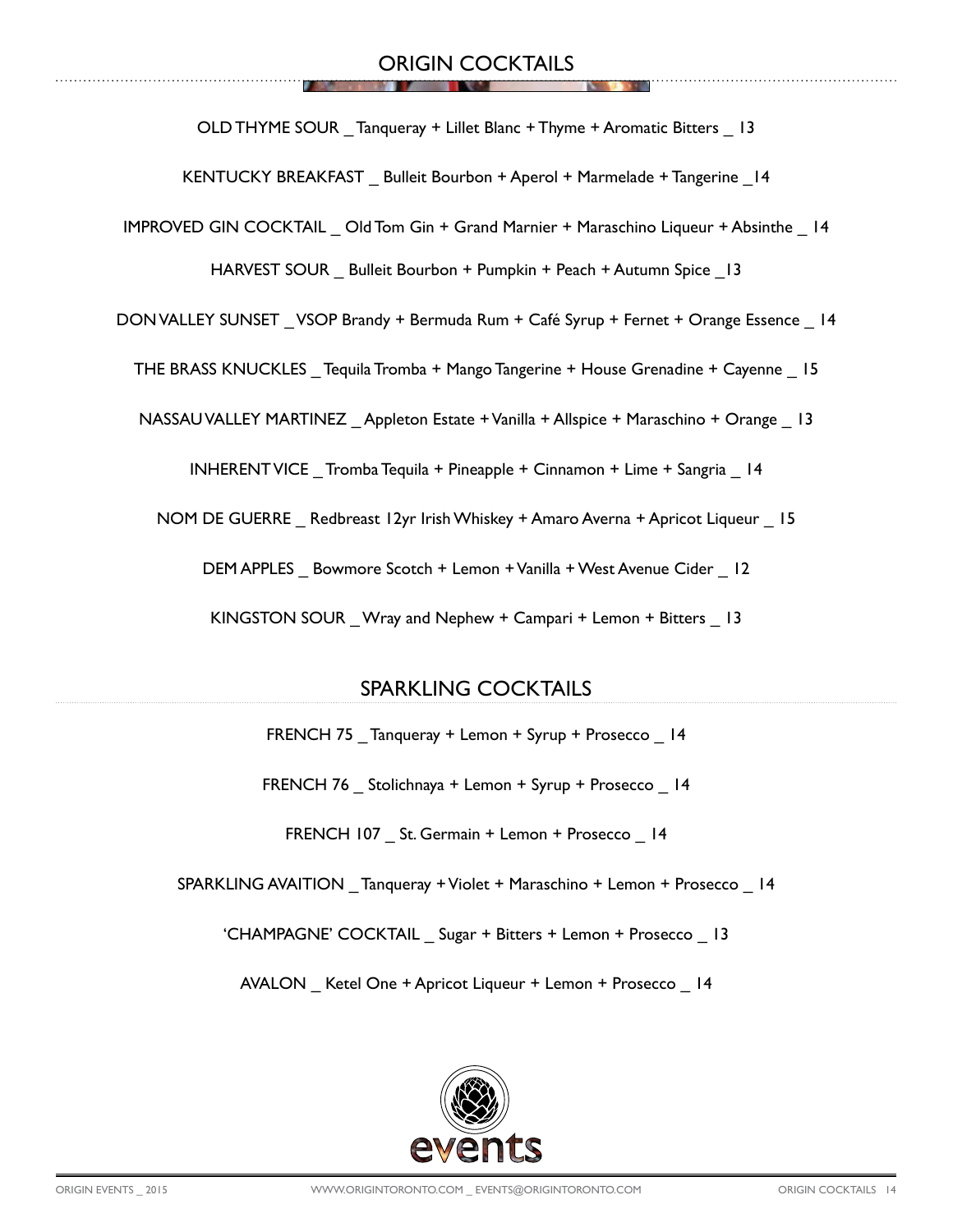#### ORIGIN WINE **THE REAL PROPERTY**

**Service** 

**STATE** 

## SPARKLING

| <b>NV</b> | Loredan Gasparini | Prosecco, Asolo, Treviso, Italy 60             |
|-----------|-------------------|------------------------------------------------|
| <b>NV</b> | Conde de Caralt   | Cava, Method Tradicional, Torrelavit, Spain 60 |
| 2014      | Aienda Argicola   | Moscato d'Asti, Piedmont, Italy 62             |
| <b>NV</b> | <b>Belstar</b>    | Rosato Spumante, Veneto, Italy 65              |
| <b>NV</b> | Piper Heidsieck   | Brut Champagne, Champagne, France 150          |
| 2004      | Dom Pérignon      | Brut Champagne Vintage, Champagne, France 550  |

 $\mathcal{L}$ **SOLUTION** 

## **WHITE**

| 2011 | Angel's Gate         | Riesling, Niagara Escarpment, Ontario 45                    |
|------|----------------------|-------------------------------------------------------------|
| 2014 | <b>Beaumont</b>      | Chenin Blanc, Western Cape, South Africa _ 52               |
| 2013 | McPherson            | Chardonnay, Victoria, Australia 55                          |
| 2013 | Chilensis            | Sauvignon Blanc, Casablanca Valley, Chile 55                |
| 2014 | <b>Huff Estates</b>  | Pinot Gris, Prince Edward County, Ontario 55                |
| 2013 | Coing de Sévre       | Muscadet, Saint Fiacre Sur Maine, France 60                 |
| 2014 | Domaine De Joy       | "L'Etoile"Colombard/Ugni Blanc, Cotes de Gasgone, France 62 |
| 2014 | Oro de Castilla      | Verdejo, Valladolid, Rueda, Spain 63                        |
| 2014 | Agriverde            | 'Riseis' Pecorino, Montepulciano d'Abruzzo, Italy 70        |
| 2014 | Zahel                | "Goldberg" Gruner Vetliner, Vienna, Austria _70             |
| 2013 | <b>Tawse</b>         | 'Limestone Ridge' Riesling, Niagara, Ontario 70             |
| 2014 | Mount Fishtail       | Sauvignon Blanc, Marlborough, New Zealand 75                |
| 2012 | Augustin Florent     | Petit Chablis, Burgundy, France 74                          |
| 2013 | Chateau Mirambeau    | Sauvignon Blanc, Bordeaux, France 74                        |
| 2013 | <b>Birichino</b>     | Malvasia Bianca, Monterey, California 74                    |
| 2014 | Col Dovigo           | Vespaiolo, Veneto, Italy 75                                 |
| 2013 | Closson Chase        | 'The Brock' Chardonnay, Niagara Peninsula, Ontario 75       |
| 2014 | St. Francis          | Sauvignon Blanc, Sonoma Valley, California _ 80             |
| 2013 | <b>Blue Mountain</b> | Pinot Gris, Okanagan Valley, British Columbia 80            |
| 2013 | Vionta               | Albariño Monterey, Rias Baixas, Spain _ 82                  |
| 2014 | Fritz Haag           | Riesling Trocken, Mosel, Germany _ 90                       |
| 2012 | Frank Family         | Chardonnay, Carneros, California _ 105                      |

*Origin Wine List is subject to frequent changes.*

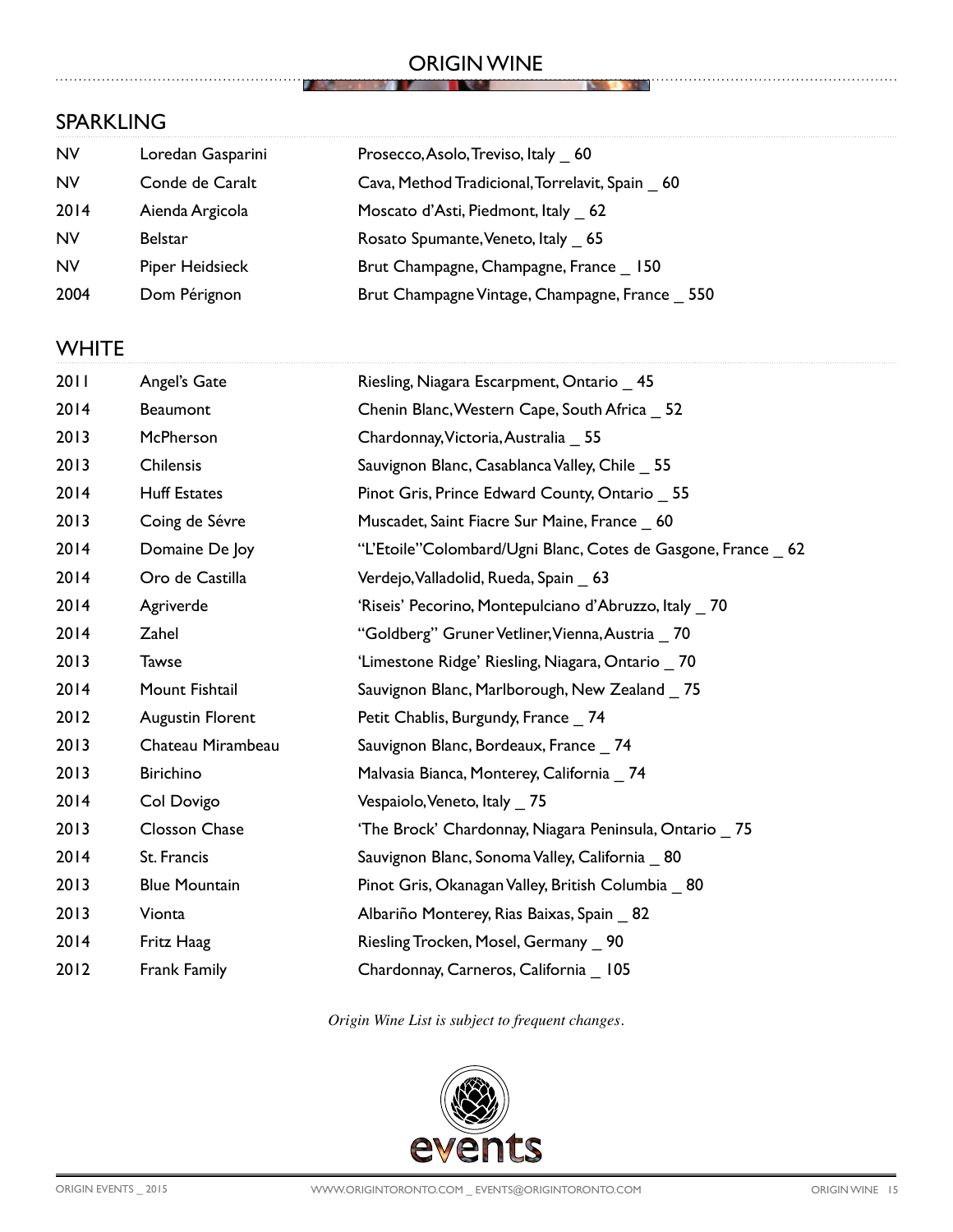#### ORIGIN WINE **THE REAL PROPERTY**

**AND CONTRACT OF STREET** 

. . . . . . . . . . . . . . . . . .

**NO DO NO** 

| <b>RED</b> |                             |                                                            |
|------------|-----------------------------|------------------------------------------------------------|
| 2012       | Chilcas                     | Cabernet Sauvignon, Maule Valley, Chile _ 50               |
| 2013       | Chiusa Grande               | Montepuciano d'Abruzzo, Abruzzo, Italy _ 55                |
| 2014       | Domaine St. Michel          | Grenache/Syrah/Carignan, Cotes du Rhone, France _ 58       |
| 2014       | Bodegas Medrano Irazu       | Tempranillo, Otras, Rioja, Spain _ 60                      |
| 2011       | <b>Hooley Dooley</b>        | Cabernet/Shiraz/Merlot, McLaren Vale, Australia _ 65       |
| 2014       | Chilcas                     | Pinot Noir, Maule Valley, Chile _ 65                       |
| 2014       | <b>Biberius</b>             | Tempranillo, Ribera Del Duero, Spain _ 65                  |
| 2012       | <b>Brownstone</b>           | Merlot, Lodi, California _ 68                              |
| 2013       | Domaine Villa des Anges     | Cabernet Sauvignon, Langeudoc, Franc _ 68                  |
| 2013       | Gemtree                     | Shiraz, McLaren Vale, Australia 68                         |
| 2013       | Atiza                       | Monastrell, Jumilla, Spain _ 68                            |
| 2014       | Domaine Brusset             | Grenache/Syrah, Côtes du Rhone, France _70                 |
| 2013       | Les Ollieux Romanis         | Corbières, Languedoc, France _70                           |
| 2012       | Antica Vigna                | Valpolicella Rispaso, Valpolicella, Italy _75              |
| 2014       | Bozeto de Exopto            | Garnacha, Tempranillo, Rioja, Spain _75                    |
| 2009       | <b>Boronia Del Monstant</b> | Garnacha, Carignane, Catalonia, Spain _75                  |
| 2013       | Angeline                    | Cabernet Sauvignon, Sonoma, California _78                 |
| 2014       | Sottano                     | Malbec, Mendoza, Argentina _78                             |
| 2012       | <b>Silver Peak</b>          | Pinot Noir, Sonoma, California 85                          |
| 2012       | Flavio Fanti                | Rosso Di Montalcino, Tuscany, Italy _85                    |
| 2013       | Guenoc                      | Petit Syrah, Lake County, California _ 85                  |
| 2012       | Ellena Guiseppe             | Nebbiolo, Langhe, Italy _ 88                               |
| 2013       | Les Dentelles de Raimbaut   | Grenache, Vacqueyras, Cotes du Rhone, France _ 88          |
| 2013       | Chateau Musar               | 'Jeune', Cinsault, Syrah, Beeka Valley, Lebanon 90         |
| 2012       | Alberto Quacquarini         | 'Serrapetrona' Vernaccia Nera, Marche, Italy 92            |
| 2012       | <b>Nita</b>                 | Cab/Merlot/Granacha, Priorat, Spain _ 92                   |
| 2011       | <b>Three Saints</b>         | Cabernet Sauvignon, Santa Ynez, California 97              |
| 2009       | Loredan Gasparini           | 'Della Casa' Cabernet Sauvignon, Merlot, Treviso, Italy 98 |
| 2013       | Thierry Germain             | Domain Des Roches Neuves, Loire, France _ 105              |
| 2009       | Fattoria Paradiso           | Barbarossa, Emilia-Romagna, Italy _ 125                    |
| 2013       | Maison Nicolas Potel        | Mercurey, Burgundy, France 130                             |
| 2010       | Michele Chiarolo            | Barolo "Tortoniano", Barolo, Italy 145                     |
| 2013       | <b>Belle Glos</b>           | 'Dairyman' Pinot Noir, Russian River, California 149       |
| 2011       | Sottano                     | 'Judas' Malbec, Mendoza, Argentina _ 265                   |

*Origin Wine List is subject to frequent changes.*



. . . . . . . . . . . . . . . . .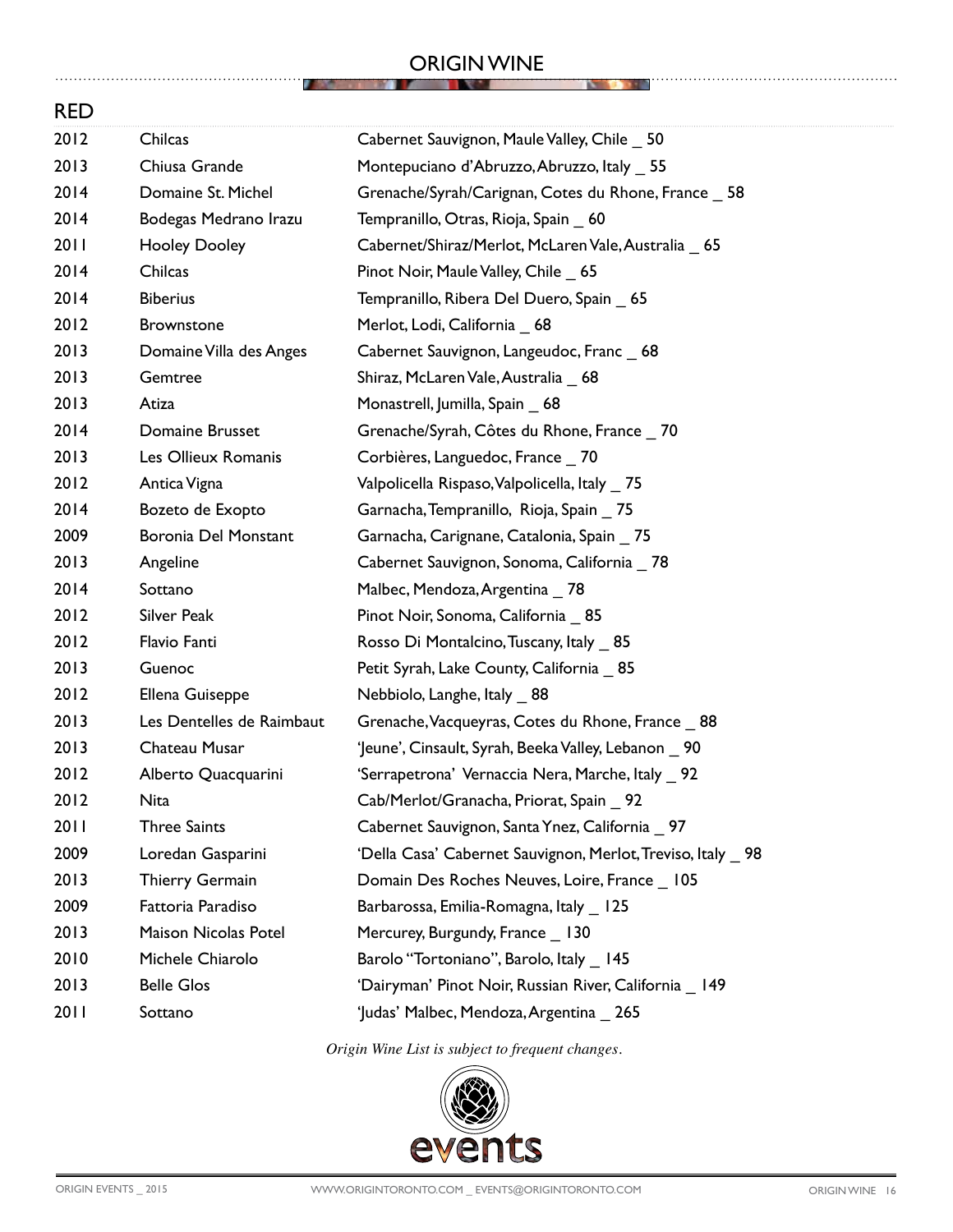## ORIGIN FACILITIES



#### EXCLUSIVE VENUE HIRE

*(140 standing reception or 200 with patio) (85 seated or 125 with patio)*

For a truly unique corporate function or personal celebration, Origin restaurant has it all. Watch the chefs working at the exposed kitchen bar, have cocktails in the lounge or step onto the terrace for an upclose view of the historic King East neighborhood.



## THE WARHOL

*(seats up to 14)*

The Warhol is ideal for a large group that wants some privacy while still being a part of the action. Special features include intriguing custom-made decor and private entrance to the terrace. Guests of The Warhol are treated to a customtailored menu by their server.



# THE LOUNGE

*(up to 70 guests)*

Available for hire for up to 70 guests, Origin's Lounge combines banquette sofa seating, a harvest table that seats 12 guests, standing room for cocktails, hors d'oeuvres and exclusive access to the bar. Learn the latest secrets from our innovative bartenders at our cocktail workshops.



## THE PATIO

*(seats 40, 60 for cocktails) seasonal option.*

Origin's patio is a green oasis amidst a bustling downtown intersection of the historical King East neighborhood. Dine alongside the herb garden, or relax in the lounge with a fresh cocktail and watch the city go by.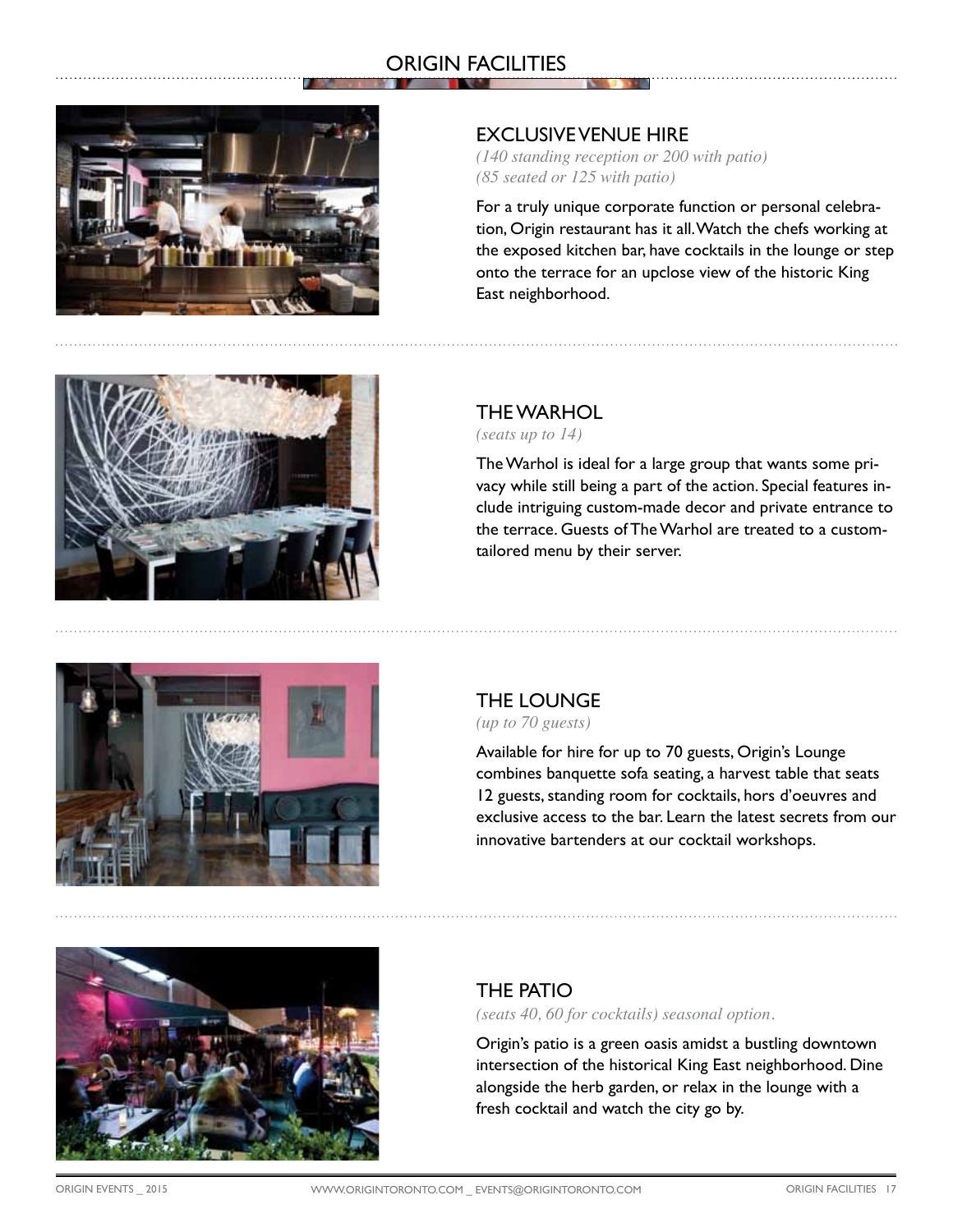## ORIGIN FACILITIES



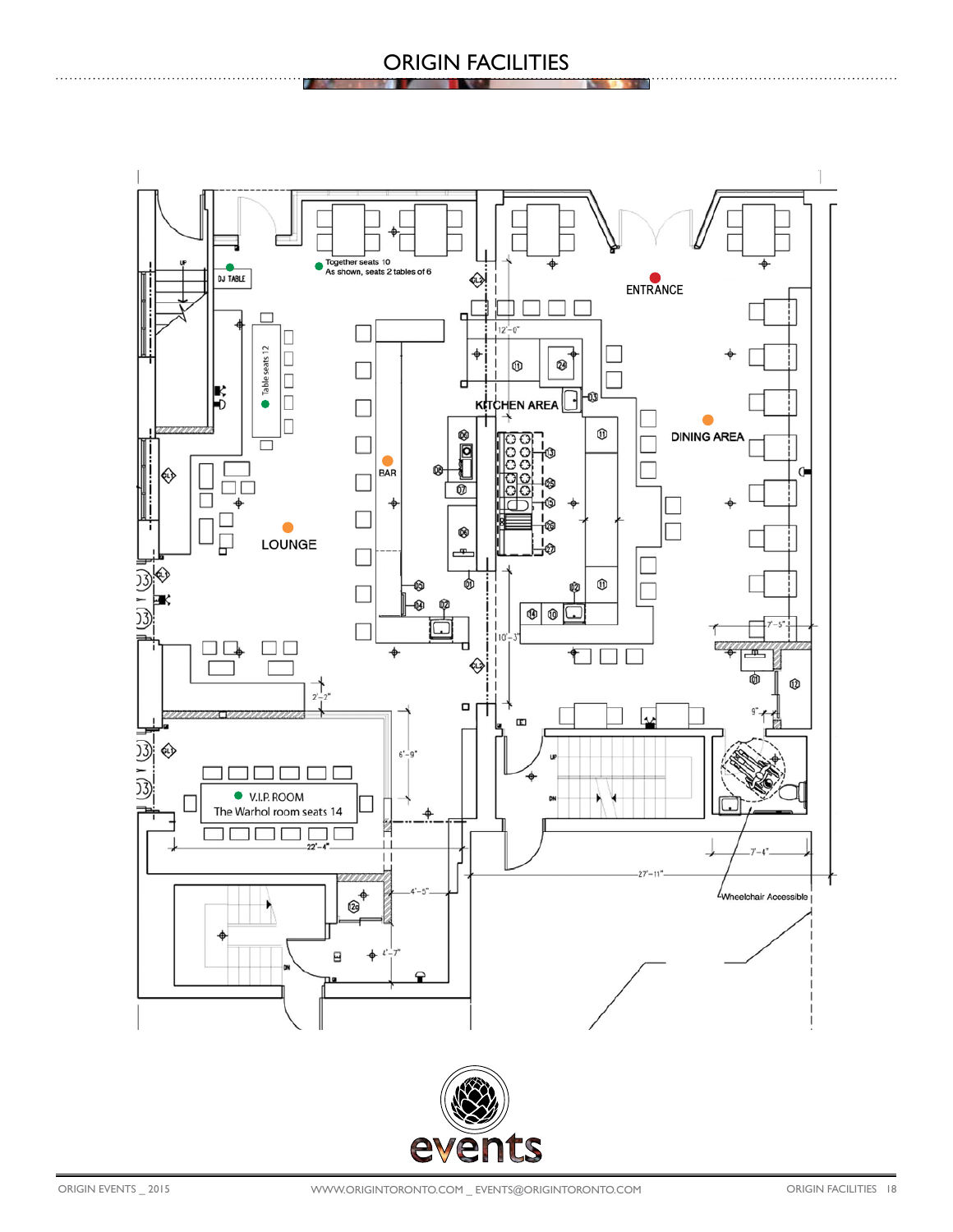#### WHAT IS THE CAPACITY OF THE VENUE?

We can host up to 140 guests for a standing reception at Origin St James (200 with patio).

Full Venue seates 85 or 125 with patio.

The Warhol room, our semi private space can seat up to 14 guests. The Lounge and Bar can accommodate up to 75 guests and features banquette sofa seating. The Patio can host up to 60 guests for cocktails and passed hors d'oeuvres.

Q&A

#### IS THERE A/V?

For full venue buyouts, there is a microphone available as well a use of our T.V. screen. Additional AV equipment can be brought in to suit your needs.

#### CAN I BRING IN A DJ?

We are able to accommodate live entertainment whether it be a DJ or a live band. Our general background music is available with varying playlists to suit the occasion. Guests are welcome to bring in their own ipod to be plugged in to the main system.

#### CAN YOU OFFER A CASH BAR?

Absolutely, we can offer a tab system or cash bar. Round prices can be offered to facilitate cash and carry patrons.

#### WHAT IS THE MINIMUM SPEND?

There are many factors that would determine the minimum spend including day, length of event, time of year, number of guests and menu.

#### CAN I RESERVE THE PATIO FOR AN EVENT?

Our patio is open seasonally from late April through late September, and can be booked in conjunction with some interior lounge space to host casual cocktail parties.

## COCKTAIL CLASSES?

Yes, learn our latest secrets from our innovative bartenders at our customizable cocktail classes.

## ROOM FEES / STAFFING COSTS?

There is no room charge applied to large party bookings. If the minimum spend is not met through the preselected menu and guests' beverage orders during the event, only then will the difference appear on the final bill as a room charge. Clients are responsible for any extraneous rental costs associated with the event. This may include catering service supplies, audio visual equipment or any other amenities deemed necessary to support the event. Staffing is built into the cost of the event. If you require specific staffing outside the norm, there may be a fee incurred.

## CAN YOU ACCOMMODATE DIETARY RESTRICTIONS / ALLERGIES / KOSHER?

We do our best to accommodate allergies, however can not guarantee an allergen free environment. Menus can be customized to reflect dietary restrictions. Though we are not a kosher restaurant, we can create a kosher style menu or can bring in kosher

certified options.

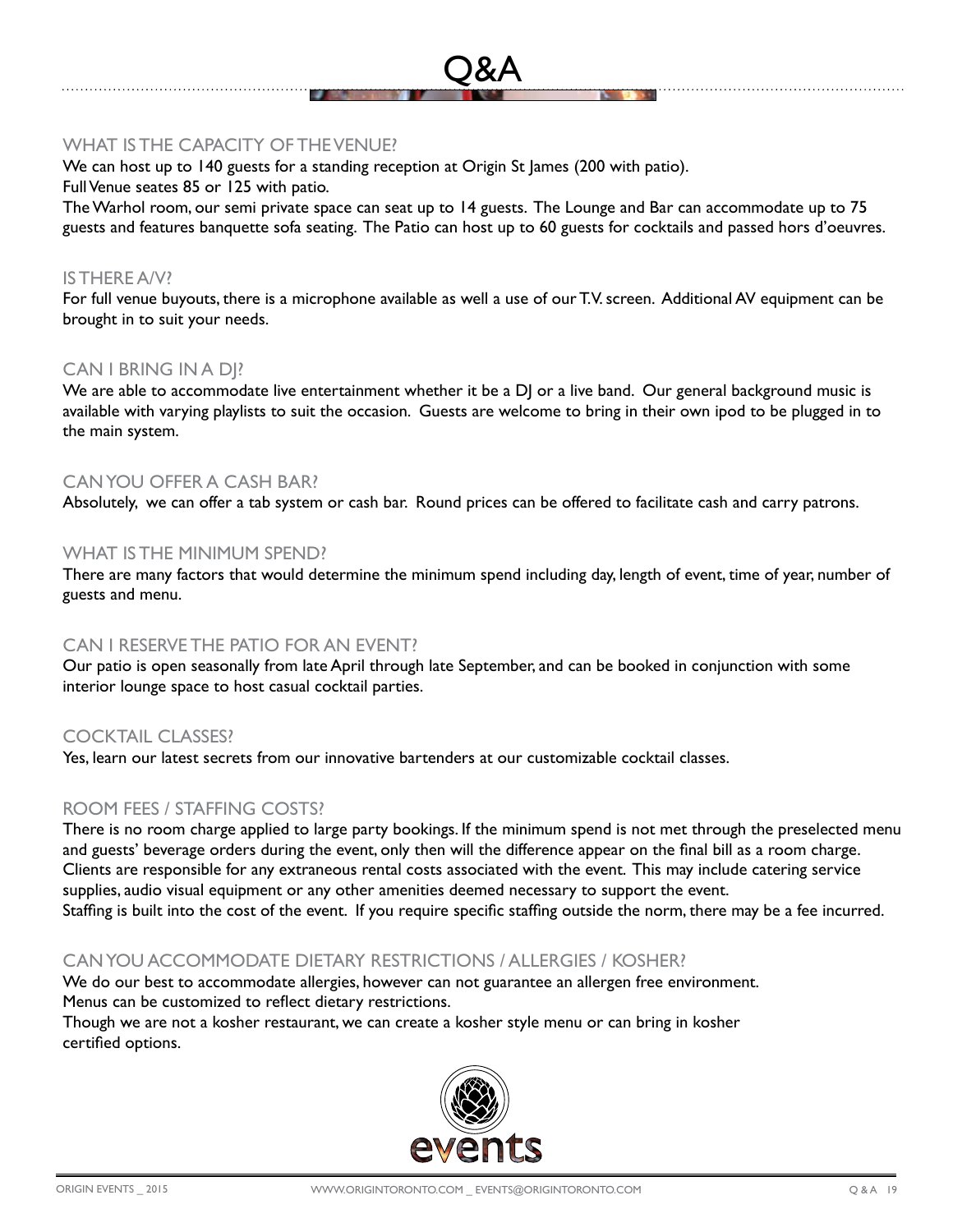#### SO YOU OFFER SET MENUS?

We have a variety of chef created menus available to suit your occasion. Menu tours, food stations, hors d'oeuvres or plated dinners. Whether you are joining us for a personal celebration, corporate dinner, or family meal, we will create the perfect menu for your event. Origin embraces a truly global approach to cuisine that provides you with the freedom and flexibility to build a custom menu unique to your tastes. We are always excited to explore the variety available in our international offerings.

Q&A

#### WHAT ARE THE MENU TOURS?

Menu tours are designed as multi-course, family-style sharing meals. Each offers a selection of dishes that are served in the same style as is offered a la carte, expertly balanced to suit a large group.

#### WHAT IS YOUR DEPOSIT POLICY?

To secure your event booking a 50% deposit of the estimated food costs and beverage costs.

#### WHAT IS YOUR CANCELLATION FEES?

Your deposit is fully refundabel unless the function is cancelled less than 3 business days (72 hours), the full food costs and beverage costs will be charged.

#### DO YOU HAVE A COAT CHECK / SECURITY / GREETER?

Coat check is available. For an additional fee, specialized security/greeter personnel can be arranged.

#### DRINK TICKETS?

Yes, we are able to provide you with drink tickets for your event.

#### DO YOU PROVIDE LINENS?

Yes, a linen rental fee will apply.

#### CAN YOU ARRANGE TO HAVE FLOWERS DELIVERED?

Yes, flowers can be ordered for your event and included in your event quote.

#### CAN YOU PRINT MENUS

Yes, we can print your selected menu for your event.

#### DO YOU OFFER OFFSITE CATERING?

Yes, we would be happy to discuss options for catering your offsite event.